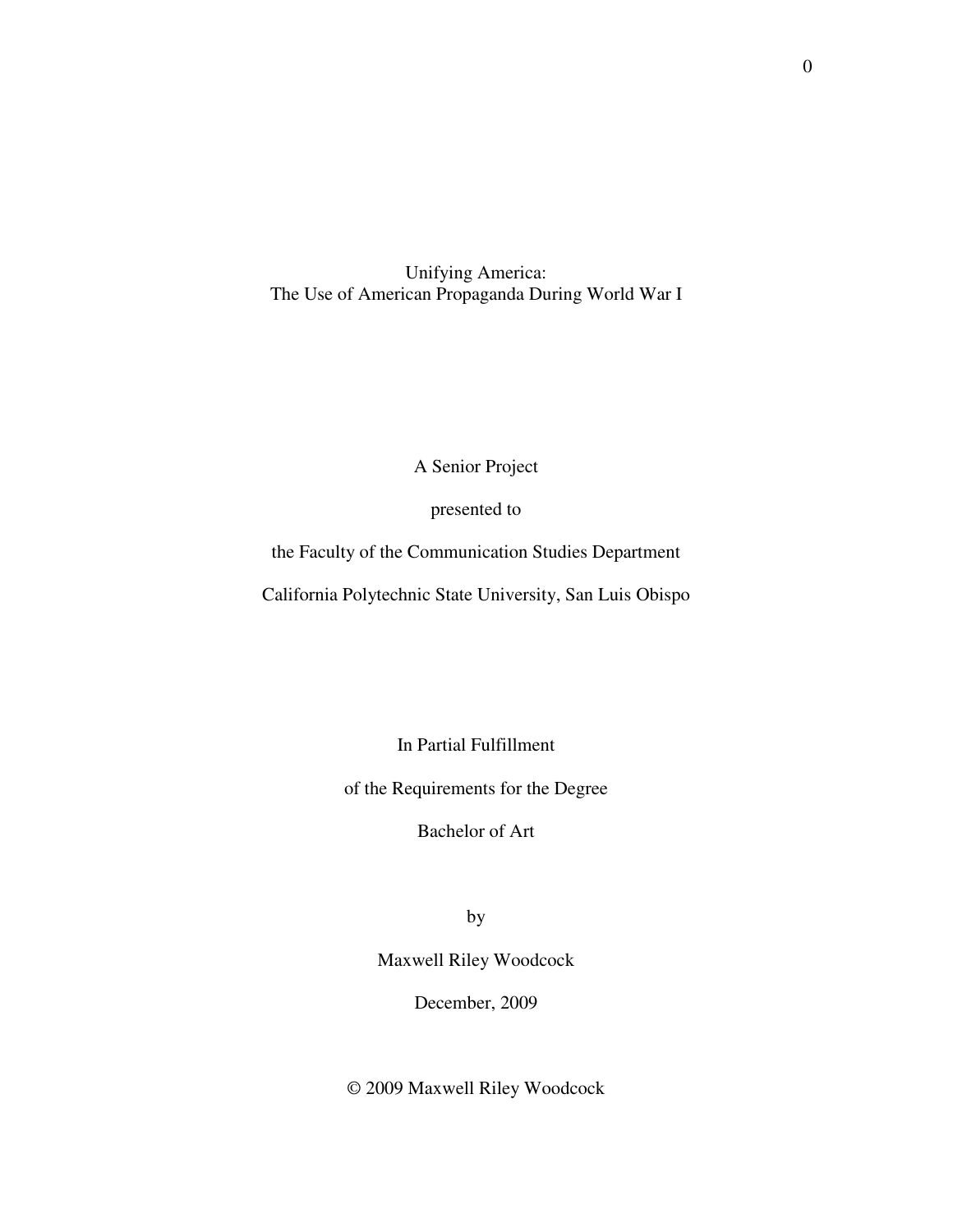# **Table of Contents**

| $\bullet$                                                      |
|----------------------------------------------------------------|
|                                                                |
| $\bullet$                                                      |
|                                                                |
| The Division of Pictorial Publicity and the Four-Minute Men 15 |
|                                                                |
| $\bullet$                                                      |
|                                                                |
|                                                                |
|                                                                |
|                                                                |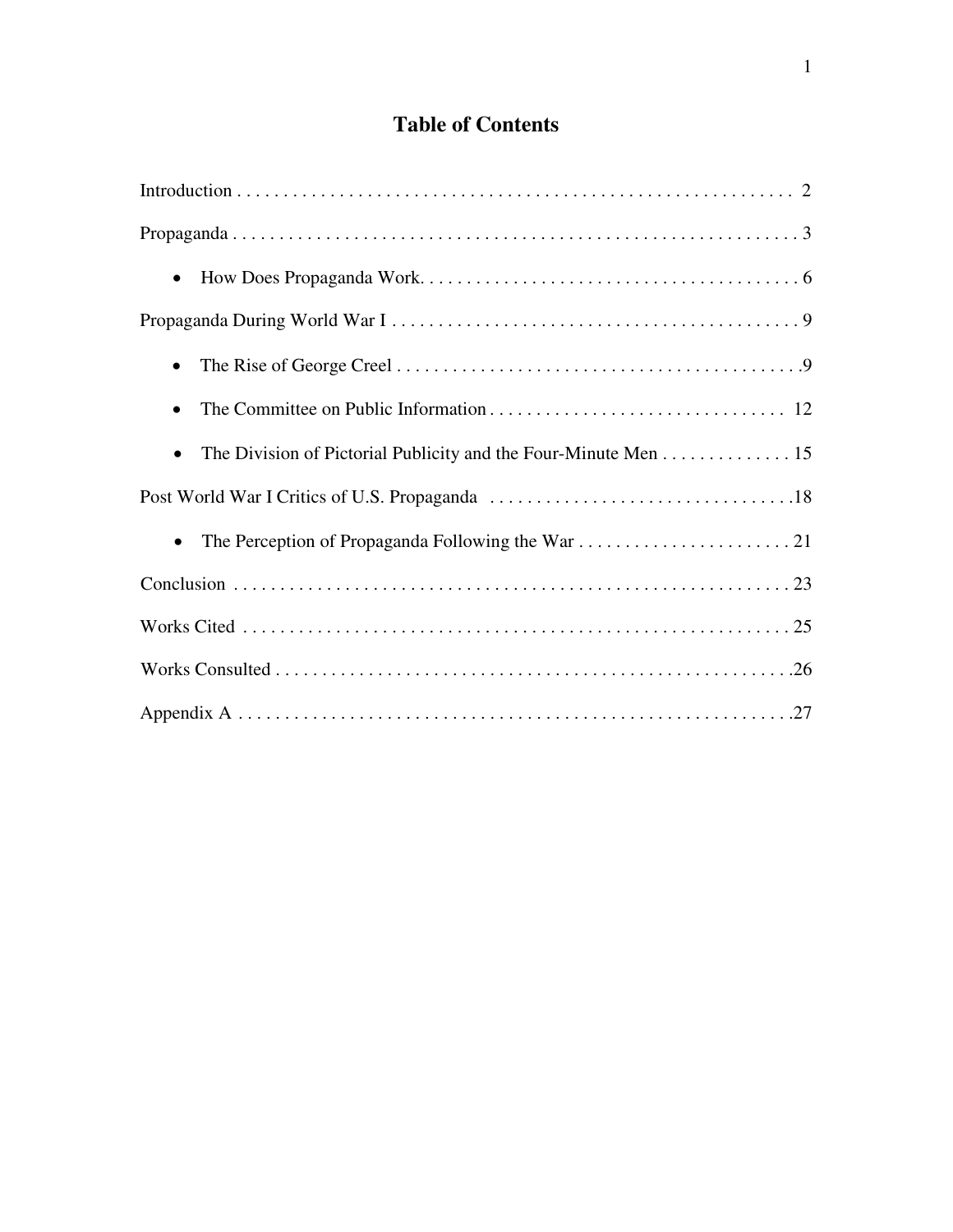## Unifying America: The Use of American Propaganda During World War I

### **Introduction**

 Throughout the course of history evil dictators, prophets, messiahs, presidents, kings, queens, and even you and me have attempted to manipulate or sway public opinion to our benefit. Examples include gaining extra allowance from one's parents, as might be the case with a small child; gaining public support and votes, in the case of presidential candidates; or molding the mindset of millions into fighting a common enemy. All of these examples demonstrate the effectiveness of persuasion and how in the right or wrong hands it can be a powerful tool used for shaping the ideas and beliefs of millions. One commonly seen and used form of persuasion is propaganda. The definition of propaganda is: "information or publicity put out by an organization or government to spread and promote a policy, idea, doctrine, or cause." The ideas being promoted could be anything, they could attempt to raise country morale or support a good cause, like the mini-war clips shown in American movie theaters during the early 1940's. However, the general public most often associates propaganda with its more negative definition, "deceptive or distorted information that is systematically spread." The negatively perceived connotation of propaganda most likely stems from the ways Joseph Goebbels and Adolph Hitler used it during World War II, but propaganda has been used for thousands of years and for causes both good and bad. Although, with definitions like the latter and the patterns that have been seen throughout history, it is no surprise that people hear the word *propaganda* and think of its potentially negative consequences.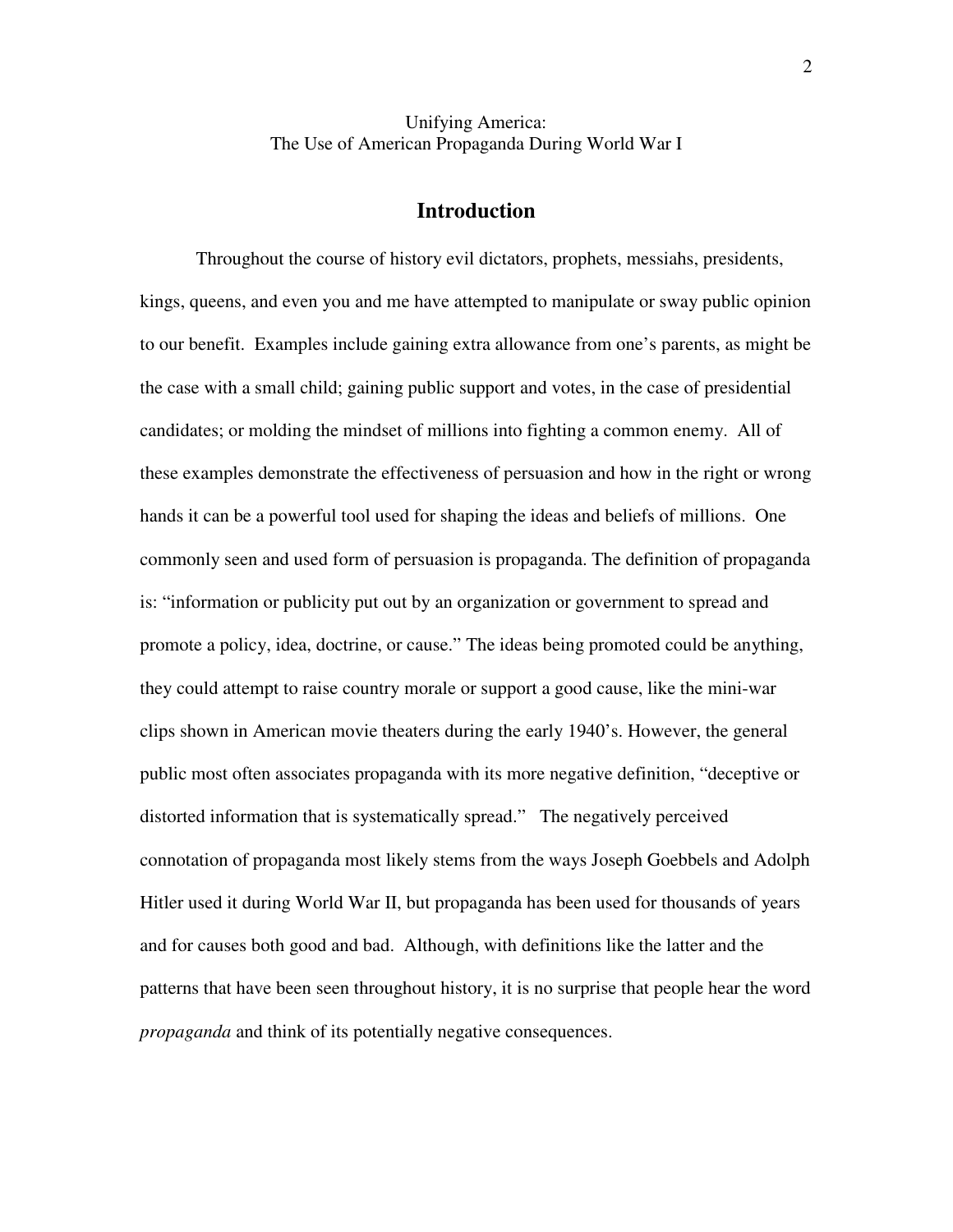While the word is often seen as negative, few people ever connect the term *propaganda* with the United States when, in fact, the United States is one of the biggest users of propaganda in the world. The U.S. government used it heavily during the Spanish-American war to create feelings of disgust toward the Spanish (Wilkerson), and again during the two World Wars to increase American unity by unifying ideals and creating enemies. It is my goal to investigate and uncover the ways the United States used propaganda during the First World War to shape and mold American ideals. I will also discuss what post World War I critics thought of the U.S. government's use of propaganda and explain why I believe that some were too harsh in their criticisms of the government's actions. Shaping a country's beliefs through propaganda is no small task; it takes a superior knowledge of how public opinion operates and how those opinions can be manipulated to coalesce beliefs.

## **Propaganda**

Some basic definitions of propaganda were listed above, but the importance and functions of propaganda need a bit more explanation. According to Leonard W. Doob in his book *Public Opinion and Propaganda*, "Propaganda can be called the attempt to affect the personalities and to control the behavior of individuals toward ends considered unscientific or of doubtful value in a society at a particular time" (240). The first part, "the attempt to affect personalities and to control the behavior of individuals," is selfexplanatory. The goal of propaganda is to influence, which is achieved by shaping and molding attitudes, public perceptions, and beliefs. If it were possible to get everyone thinking along the same line, that is, sharing the same values and attitudes, then there would be no need to persuade anyone because everyone would already be thinking alike;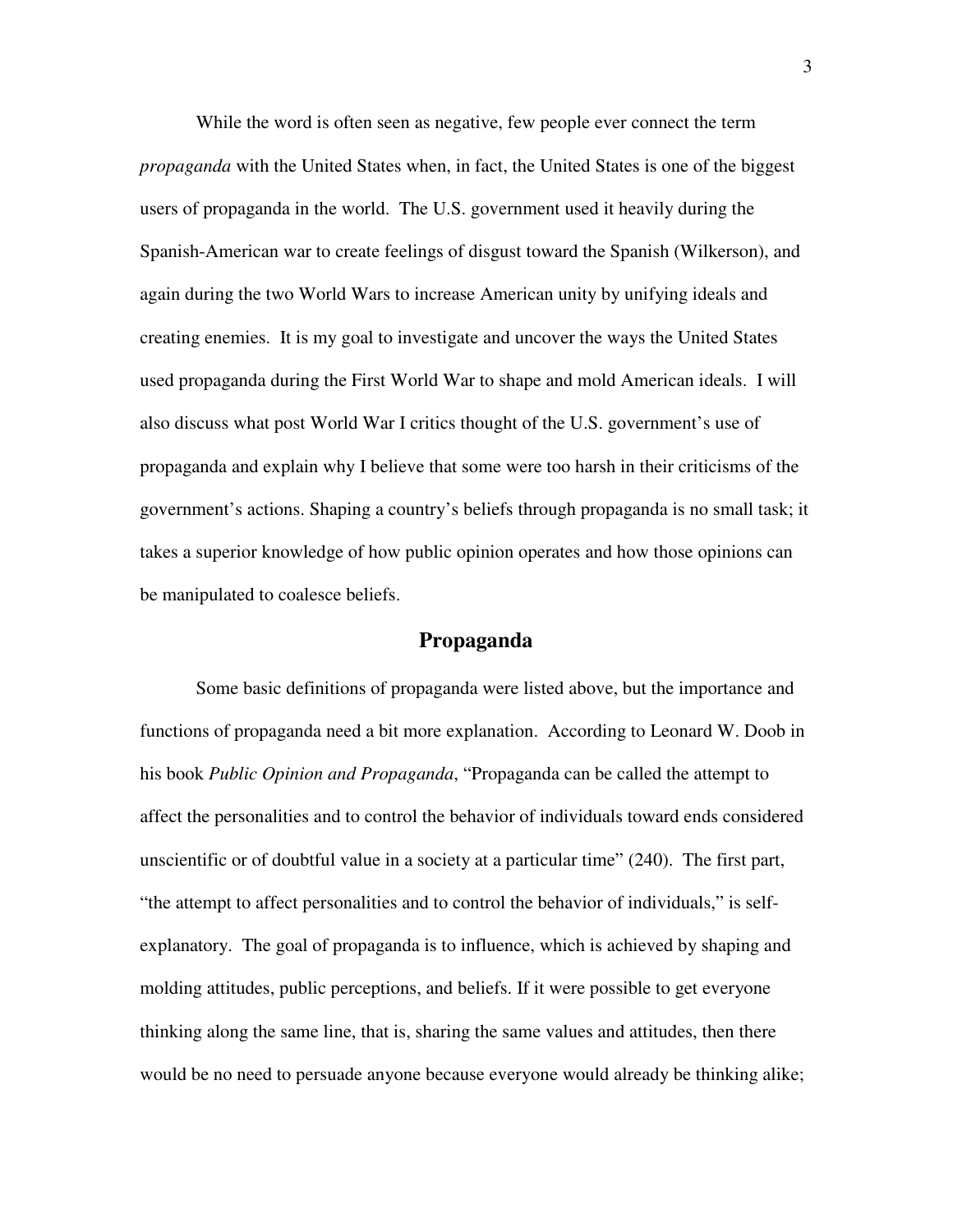however, the world does not function this way. There are millions of contrasting viewpoints and opinions; propaganda works by narrowing that number down. If the propagandist can bring a majority of people within the same belief system then they have done their job effectively, since a majority opinion is usually all that is necessary to provoke change. Once the propagandist has control over a group of people's beliefs they can get the group to act towards whatever ends the propagandist deems fit.

The next line in Doob's passage discusses the types of knowledge, or information, that can be used to propagandize. He says propaganda should be used "…toward ends considered unscientific or of doubtful value…" Doob talks a great deal about knowledge that contains scientific value versus knowledge that has yet to reach such stages. The former could be described in terms of simple arithmetic. Two plus two equals four is a demonstrable equation. There is no debating that. The arithmetic is proven by empirical observation and cannot be argued unless a person's upbringing contained a different kind of math, maybe one where  $2 + 2 = 5$ . But if someone was taught that  $2 + 2 = 5$ , Doob argues that the arithmetic they learned is propaganda because there is no science, or empirical observation, that can prove the argument that two plus two equals five. According to Doob, knowledge that has yet to reach the scientific stage is information that can be used by the propagandist to change beliefs. To give an example of this kind of knowledge Doob uses the classroom setting. He asks readers to imagine potential arithmetic questions a teacher might give. The teacher could just ask the students to divide sixty-by-eighty if he or she wanted the answer, but teachers often pose the math problem in the form of a short story. Doob gives four examples of possible questions, but I am only going to cover two: the first is that the teacher simply asks what sixty divided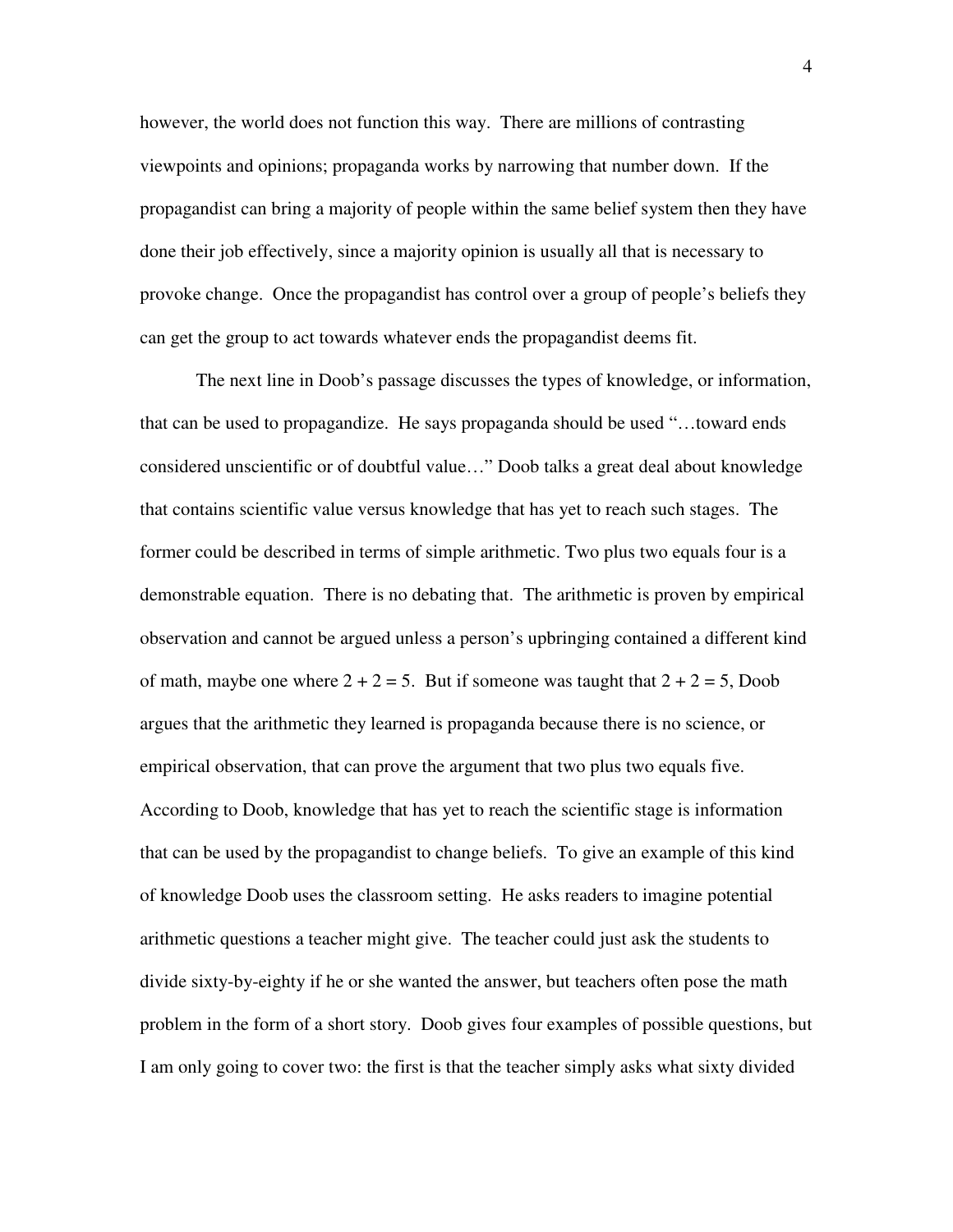by eighty is, to which the students calculate the answer, 0.75. However, for the second example, the one expressing propaganda, Doob shares another potential question: "Medical and health authorities agree that a family of four requires a minimum wage of \$80 per week. The John J. Jones company in our town pays most of its workers only \$60 per week. What percentage of a decent minimum wage do these workers receive?" Here the students are asked to do the same arithmetic problem, divide sixty-by-eighty, only this time the teacher added her viewpoint to the question. Now, the question is not just testing the students ability to do basic math, it is also instilling the idea that the John J. Jones Company underpays its workers, and should therefore be scrutinized for it. Dividing sixty-by-eighty is knowledge that contains scientific value, but assessing the ethical practices of the John J. Jones Company is not. The teacher has become the propagandist according to Doob, who argues that there can be no scientific test applied to the "opinion" that the local company underpays its employees. Knowledge of this type, the type that cannot be disproved by science, is the type of knowledge that can be used effectively to manipulate opinions.

The last part of Doob's definition of propaganda, "... in a society at a particular time," merely states that the propagandist must be aiming to move people to act toward ends that are current or within the foreseeable future. Changing people's attitudes and beliefs about what happened in the past is possible, but it is impossible to change the past. Therefore, the propagandist must make sure that they are directing people to act toward something that can be changed. The likelihood that one person could influence enough people to believe that the holocaust did not exist, and that all history books should be rewritten to exclude that event is unlikely. A few people may be persuaded, but enough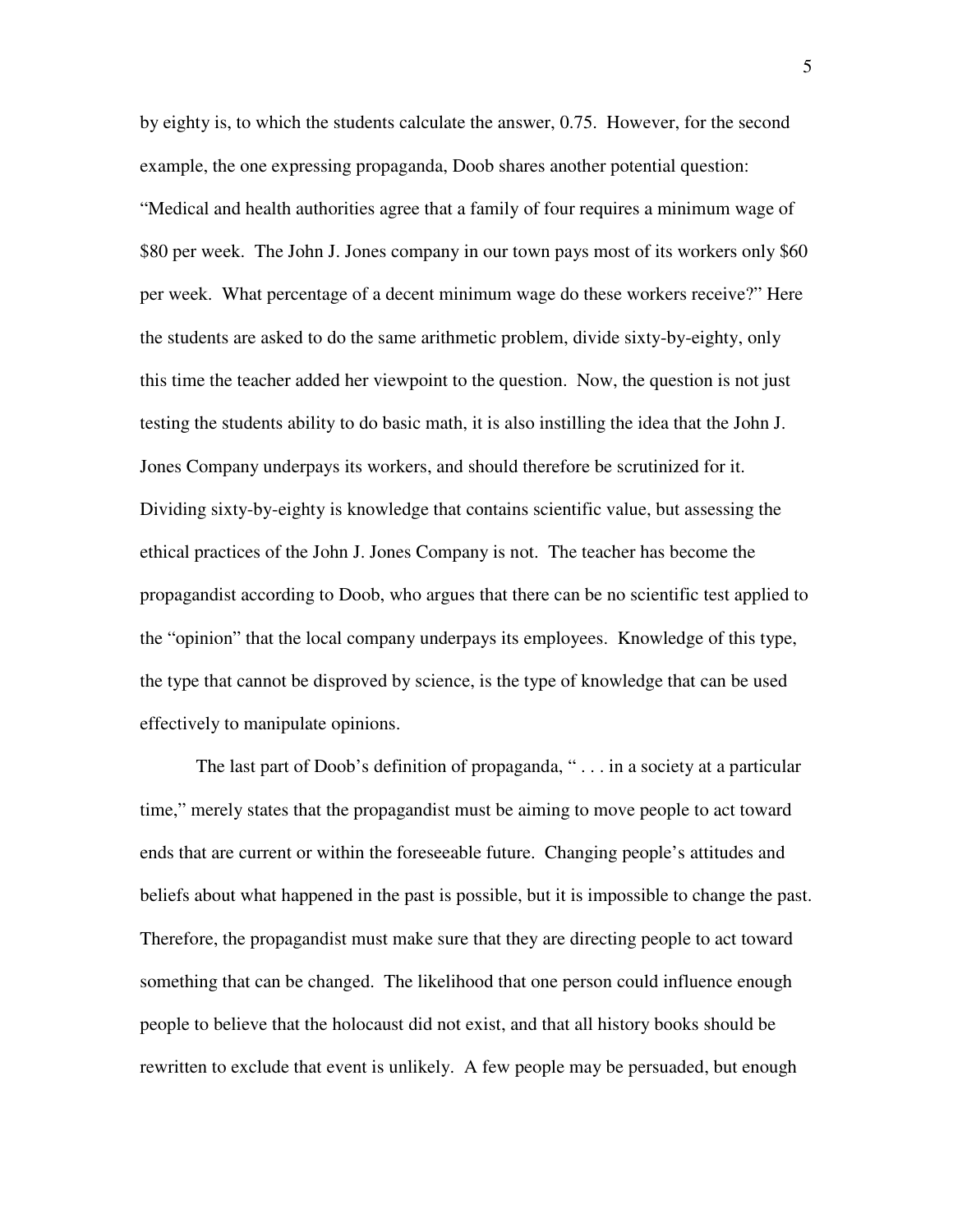people know, scientifically, that six million people lost their lives in concentration camps during the Second World War, and would be hard-pressed to believe that it did not take place. How could someone convince a survivor, or a person who had a relative die in one of the camps that it never happened? The aims of the propagandist must be realistic.

 Although Doob offers a good definition of propaganda, Terence H. Qualter gives a slightly different interpretation of the concept. He says in his book, *Propaganda and Psychological Warfare*, that propaganda is "defined as the deliberate attempt by some individual or group to form, control, or alter the attitudes of other groups by the use of the instruments of communication, with the intention that in any given situation the reaction of those so influenced will be that desired by the propagandist" (27). There are two main advancements in this definition that Doob did not mention in his. First of all, for Qualter, something can only be called *propaganda* if the message being promoted is deliberate and intended by the propagandist. If a group is persuaded, or motivated, accidentally, then it is not considered propaganda. A propagandist must exist and his attempt to control and manipulate attitudes must be systematically thought out and planned. The other new element that this definition offers is that propaganda is achieved through the instruments of communication. The instruments of communication can be thought of as all possible means of communication that can occur between people. Included in this list of possible instrument are the spoken and written word, graphic representations, music, exhibitions, and anything else that can be sensed with the eyes or ears.

#### *How Does Propaganda Work*

 Now that the basic concept of propaganda has been outlined, an insight into why it is effective and how it works must be discussed. Qualter lists four basic criteria for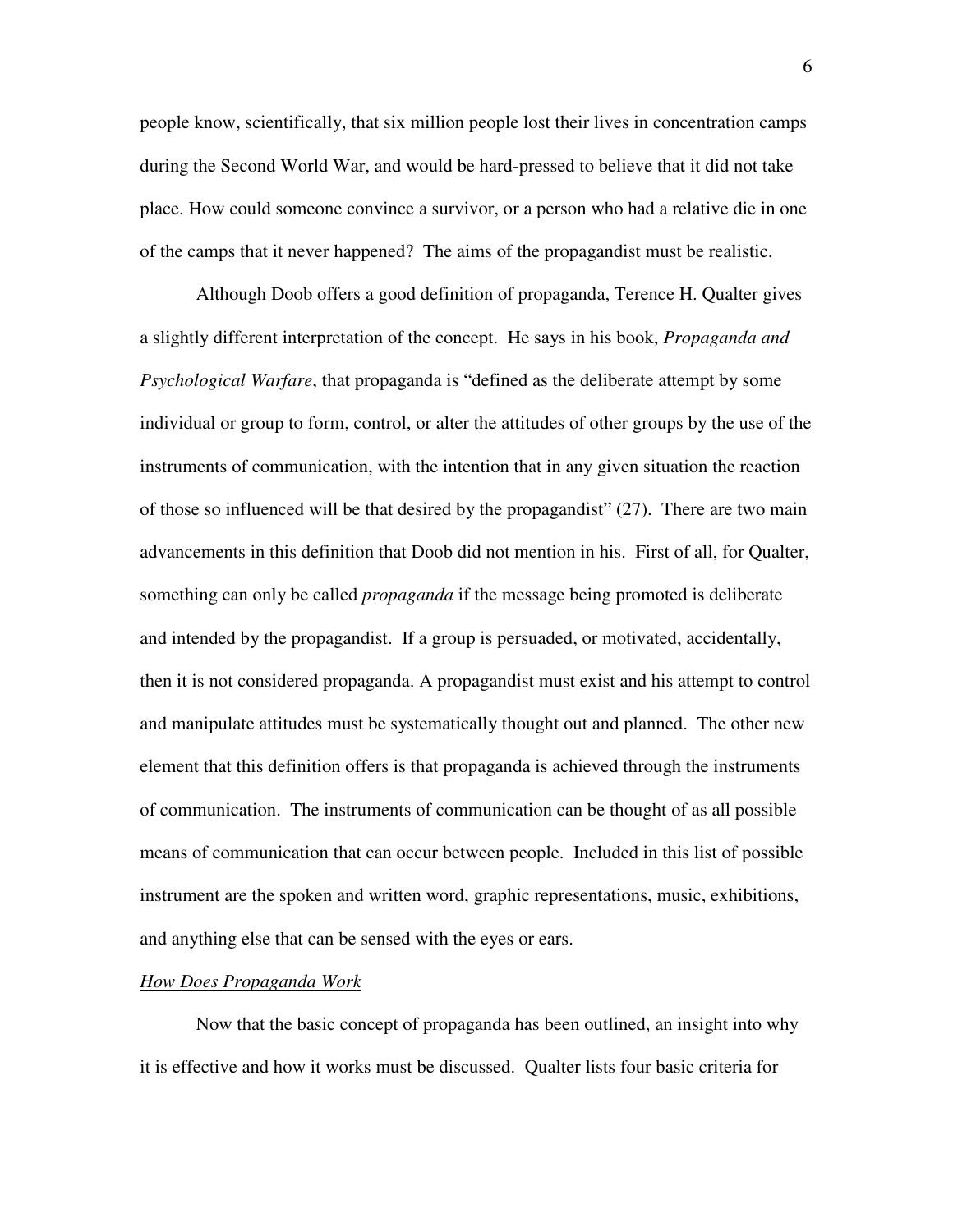effective propaganda: "it must be seen, understood, remembered and acted upon" (75). The first thing he mentions is that the propaganda must be seen. This is an obvious, yet essential statement. If people are unable to see or hear the propagandist's message, then it becomes impossible to influence them. Therefore, effective propaganda must be placed within an easily viewable location, usually one where there is frequent human traffic. Notice that in any city around the world, monuments, billboards, Public Service Announcements (PSA), and all other forms of propaganda are prominently displayed in easily viewable locations. Monuments are placed in the middle of large squares or plazas for everyone to look at. Billboards are placed on the sides of freeways where thousands of people view them daily. Also, the billboards themselves are massive pictorial and textual messages that are impossible to ignore. Announcements of all kinds, not just PSA's, are delivered through media that reach vast amounts of people, like the television, radio, or newspaper. All of this shows that in order for propaganda to be effective it must reach the masses, and it must be easily viewed or heard.

 The next important factor for effective propaganda is that it must be understood. If a propagandist is trying to influence human thought and action they must present their information in an easily understandable way. Information that is misunderstood, or not understood entirely, fails to achieve the desired effects of the propagandist. If a group does not understand the message being promoted to them, they will not be motivated to act. A message that is too complicated fails to achieve the intended goals of the propagandist, which negates the message as propaganda altogether according to Qualter. It becomes imperative that the propagandist forms their message in a way that all humans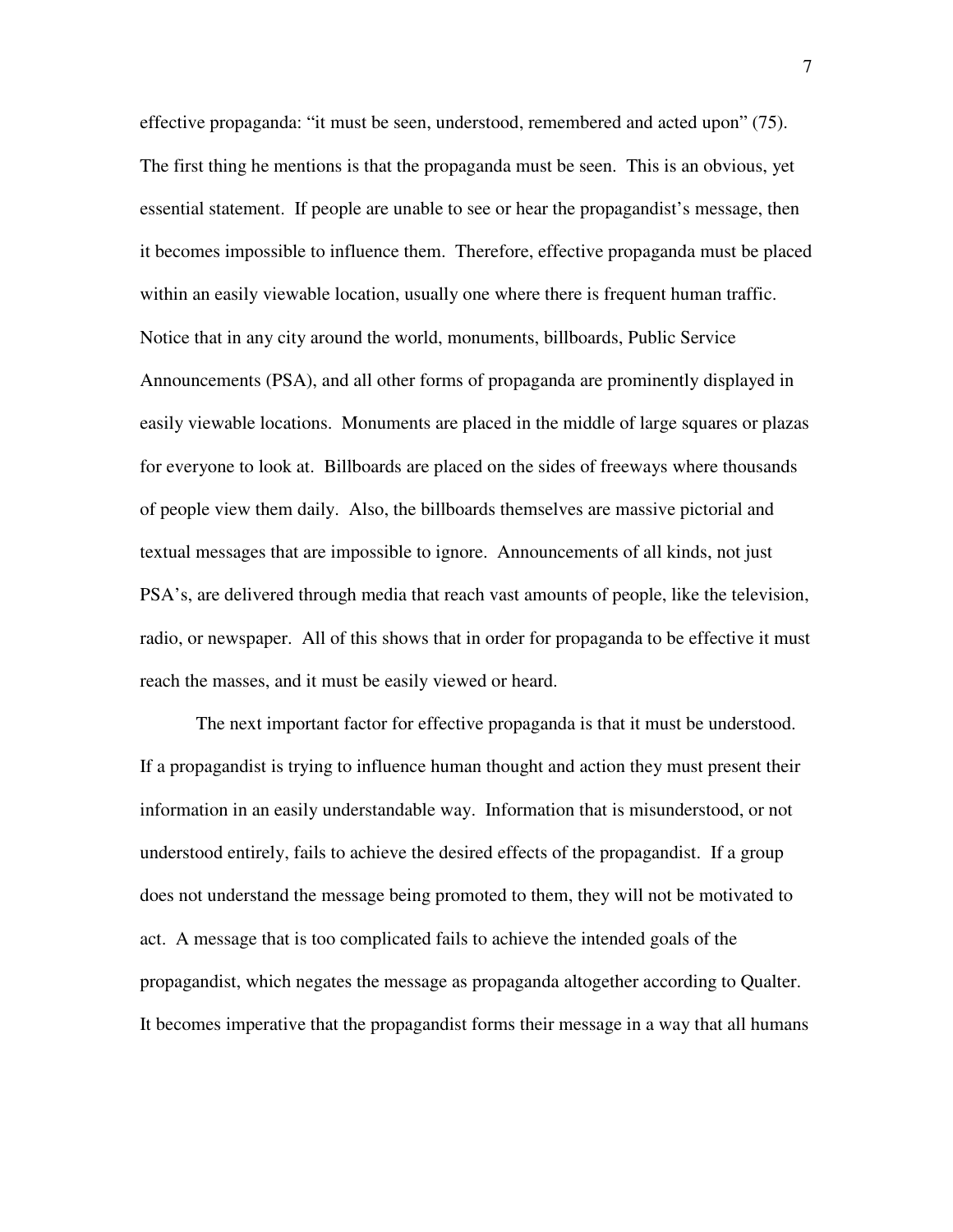can understand. By using a more simple method of conveying the propaganda, the propagandist will reach more citizens, which will influence more people toward change.

 The third important factor of effective propaganda is that it must be remembered. People cannot be motivated to act, or persuaded to change their beliefs if they cannot remember the key points of the propaganda. A persuasive speech is not persuasive if the audience fails to remember what the key points of the speech were. Arguments in the message must be created and placed in important locales so that the audience remembers the main points. Often, catchy slogans are used, like Woodrow Wilson's re-election slogan, "He kept us out of war!" or, in a more recent election, Barrack Obama's slogan, "Change." These slogans help the public identify with the cause and it makes it easy for general audiences to become familiar with the messages of the campaign.

 The last ingredient essential for effective propaganda is that it must be acted upon. If the first three elements of effective propaganda are used correctly, but the fourth is never achieved, then nothing was really accomplished. The underlying goal of propaganda is to create action. Whether that action is a changing of beliefs, or a motivation to join the army, action is the result of effective propaganda. Without action the propaganda can be seen as ineffective, thus making this component the most important for effective propaganda.

 In another book by Garth S. Jowett and Victoria O'Donnell the issue of why propaganda is effective is brought up. In the book, *Propaganda and Persuasion*, the authors say that the media does not directly influence everyone, but only a select group of people. An experiment done in 1940 by Paul Lazarsfeld studied whether mass media influenced political attitudes. What he found was that "people were receiving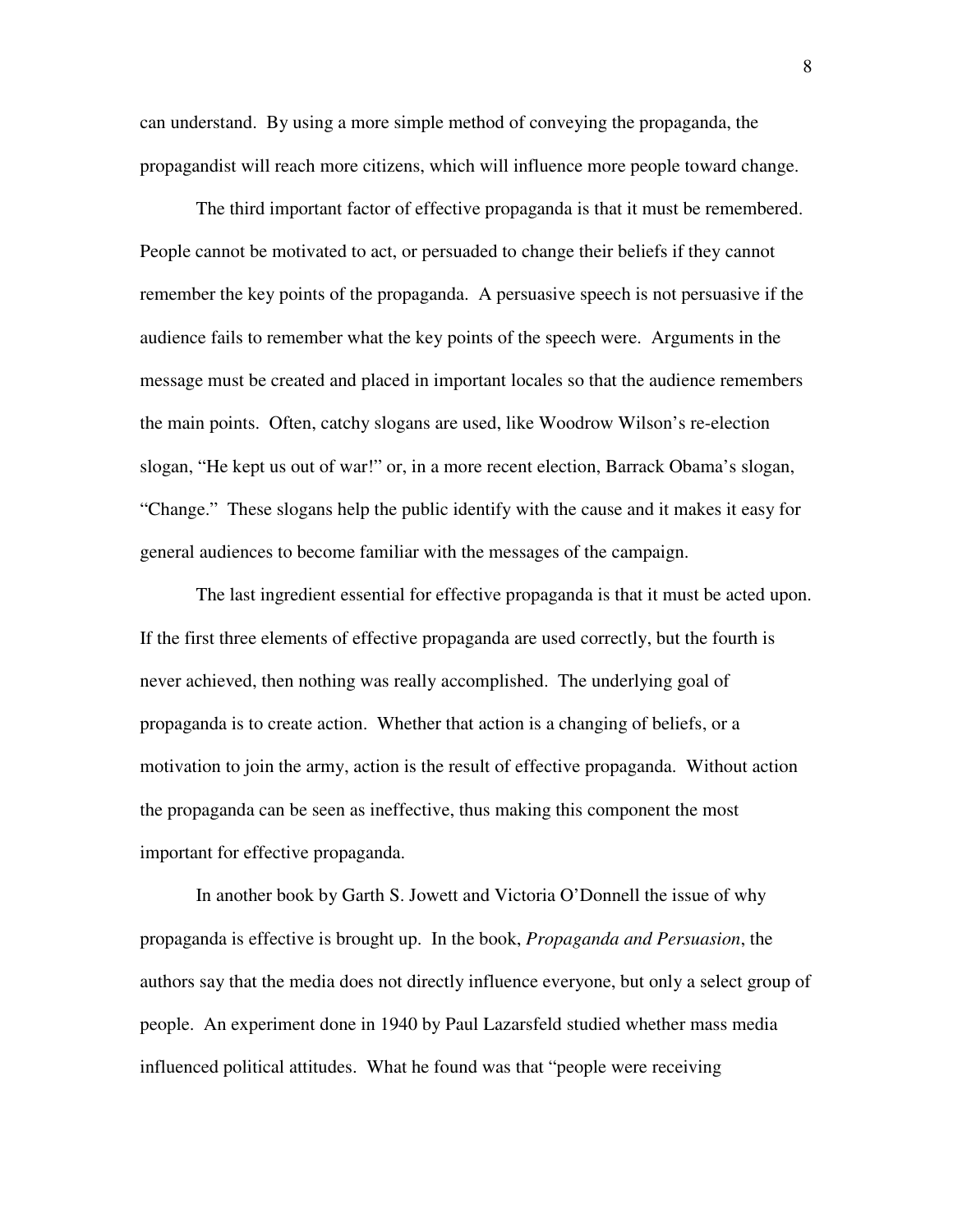information and influence from other people" (Jowett and O'Donnell 106). They determined that certain people were not influenced by the media, but rather by "opinion leaders," in their social group. These "opinion leaders," who were influenced by media propaganda, promoted their newfound beliefs to their friends and colleagues. In turn, the "opinion leader's" friends and colleagues became influenced and persuaded. This "Multi-Step Flow" model "has people obtaining ideas and information from the media, but seeking out opinion leaders for confirmation of their ideas and forming [of] their attitudes" (Jowett and O'Donnell 106). Propaganda is effective because only one person needs to be moved toward change for an entire group to be persuaded. After one person is influenced, they will spread their beliefs to their friends and colleagues, who will then spread those ideas to others. The "Multi-Step Flow" model does a good job of explaining how ideas are circulated so quickly among different social groups. Also, the model helps explain why propaganda can be so influential because it only requires the manipulation of one person's beliefs for those ideas and beliefs to spread to an entire community.

## **Propaganda During World War I**

I have discussed what propaganda is, and how it works, but I have yet to talk about how America used propaganda during the Great War. I am now going to look at the people responsible for the massive propaganda campaigns created and how they managed to manipulate the minds of millions.

#### *The Rise of George Creel*

On June 28, 1914, the Archduke of Austria-Hungary, Franz Ferdinand, and his wife were assassinated, beginning the primary stages of the First World War. While country after country became entangled in the war due to different allegiances and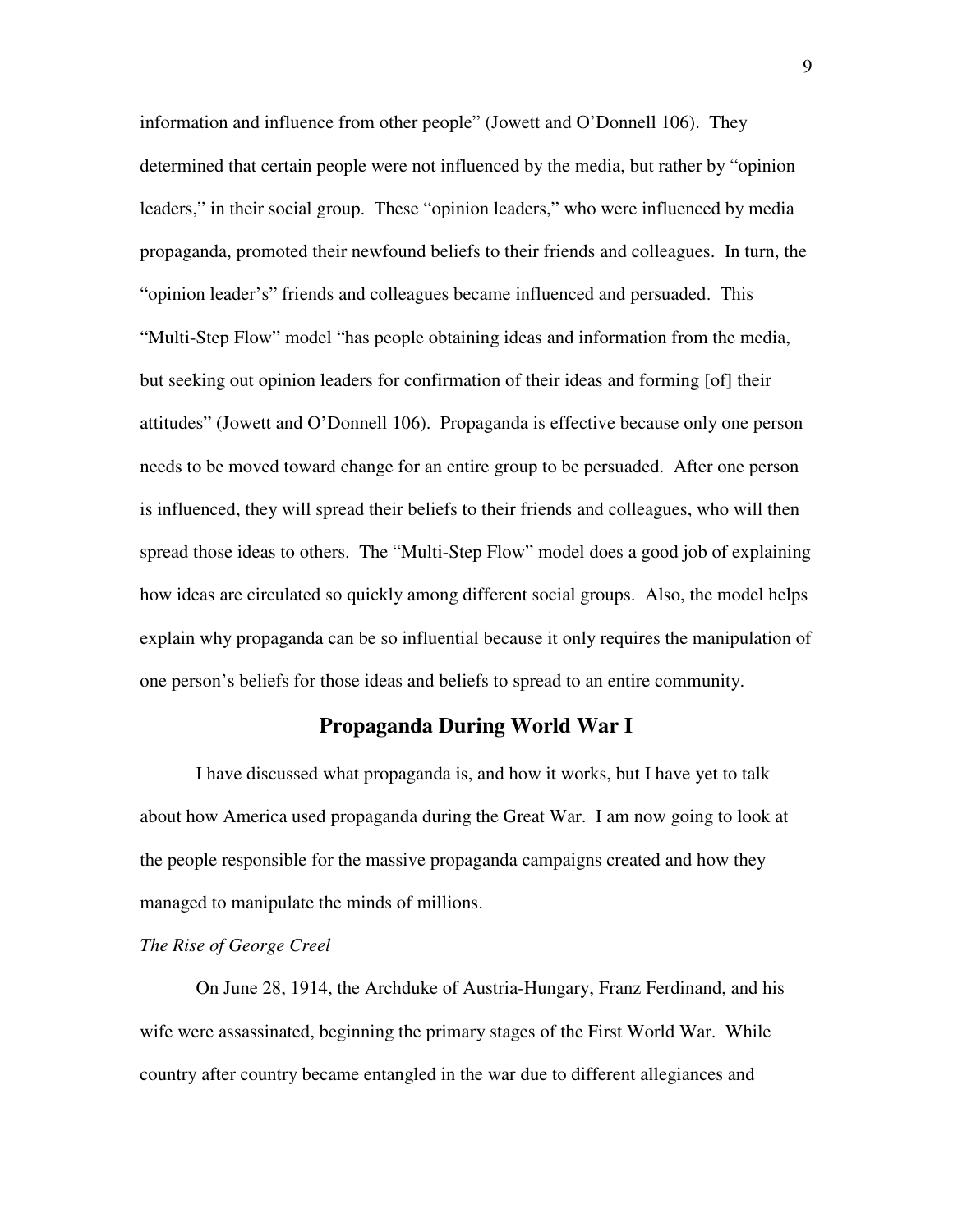agreements, President Woodrow Wilson fought for neutrality. Even with the constant urging of his peers and the American people to go to war, Wilson insisted that the United States stay neutral. In fact, he centered his re-election campaign on the ideal that America would stay clear from the war, a point he emphasized via his campaign slogan, "He kept us out of war!" Yet, with the bombing of the Lusitania in 1915 and the sending of the Zimmerman telegram in January of 1917, President Wilson was forced to enter the war. But with his entire presidential career having been based on avoiding war, Wilson had to turn to someone who could change his campaign without losing the support of the American voters.

The man he turned to was George Creel, an up-and-coming muckraker, who was one of Wilson's biggest fans and advocates. "As a reform minded journalist, George Creel was all about leading change, shaping opinion, creating public sentiment, mobilizing the collective will, and yet he repeatedly demonstrated a remarkable paucity of self-direction" (Axelrod 21). He had brought down prostitution and political corruption in Colorado, and had fought child labor in New York. Creel was an idealist, just like his icon Woodrow, and so for Wilson, Creel was the perfect man to help change his stance from pro-neutrality, to pro-war. He portrayed the United States' entry to the war "as an idealistic and ideological imperative, a fight to 'make the world safe for democracy,' as the President most famously put it in his war message to Congress on April 2" (Axelrod 47). It seems ironic that only twelve months earlier Creel was writing how Wilson's belief in neutrality was the best course of action for the country.

George Creel had a knack for selecting key points that strengthened his arguments, regardless of the cause. This made him the perfect journalist, muckraker, and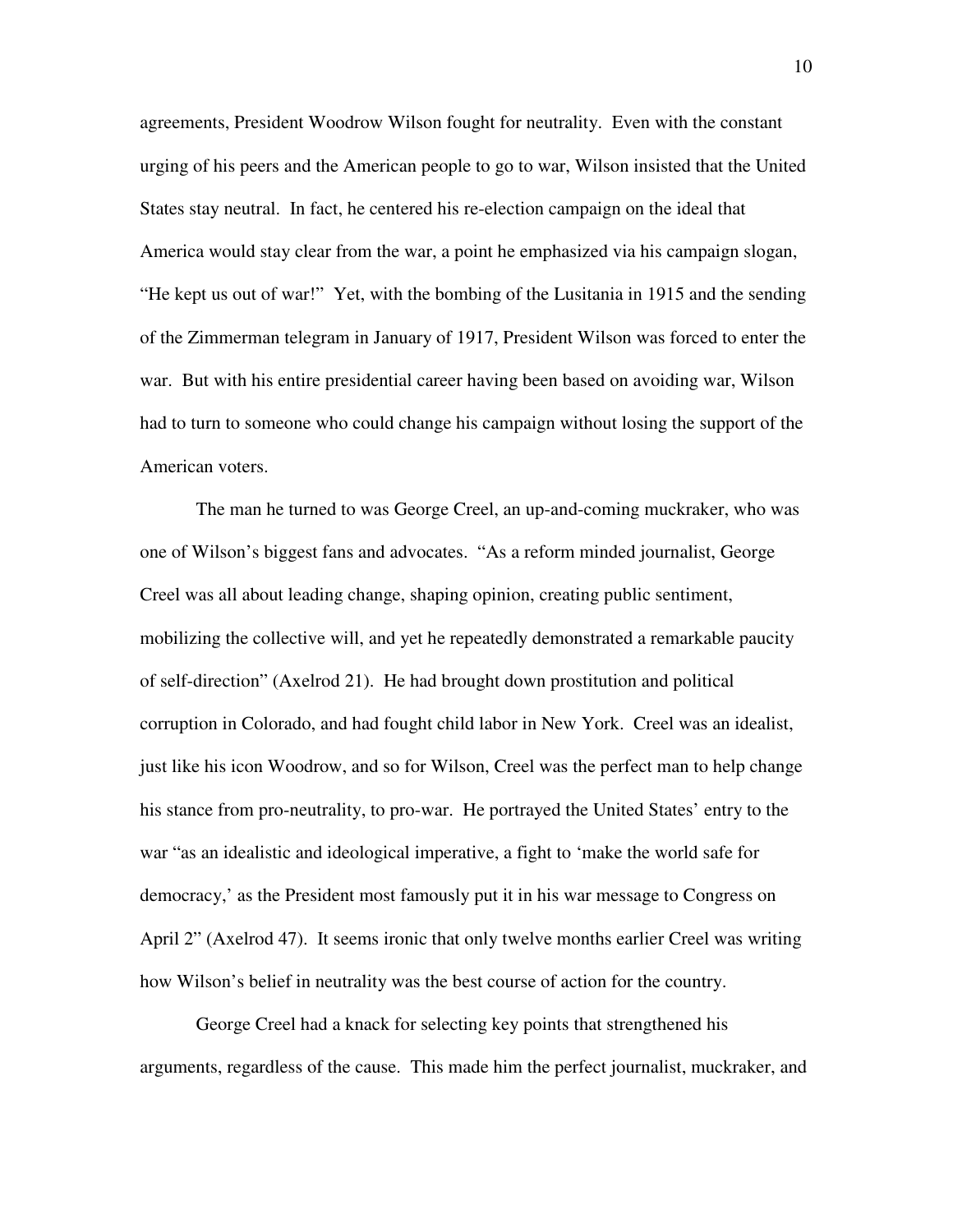conveniently, a great campaign strategist, which the president quickly recognized. Shortly after President Wilson changed his stance on war, he decided to utilize propaganda to increase support for his new policies, which were vital to the war effort at home and abroad. Having been impressed by the work George Creel had done on changing his public stance from neutrality to pro-war, Wilson charged Creel with the task of discovering a way to propagandize the American people.

For Creel, propaganda was not necessarily a bad thing. He believed "that propaganda could be factually based and that, as such, it could be presented to people as evidence, which, after weighing, would inevitable [sic] persuade them to decide correctly—that is, to make the decisions the state wanted them to make" (Axelrod 49). This concept of propaganda contrasts with the negative definition the public was, and still is familiar with. Creel believed that if the people thought he was just laying out the facts, and the facts pointed to his cause, which happened to be beneficial to America, then they, the public, would inevitably conclude that Creel was right. With this method, Creel could get people to believe and act how he wanted them to without them being aware of it. Society just thought they were deciding to do what was best for their country. In a sense, they felt they were being patriotic by following Creel, and since Creel had this technique mastered from his early days as a muckrake journalist, he had no problem changing the beliefs of millions. The belief he wanted to spread was that war was the best course of action; and certain freedoms should be limited in order to protect the troops abroad and the civilians at home.

Creel decided that the name of the government's propaganda machine should not be associated with any terms that leave people feeling like they were being controlled.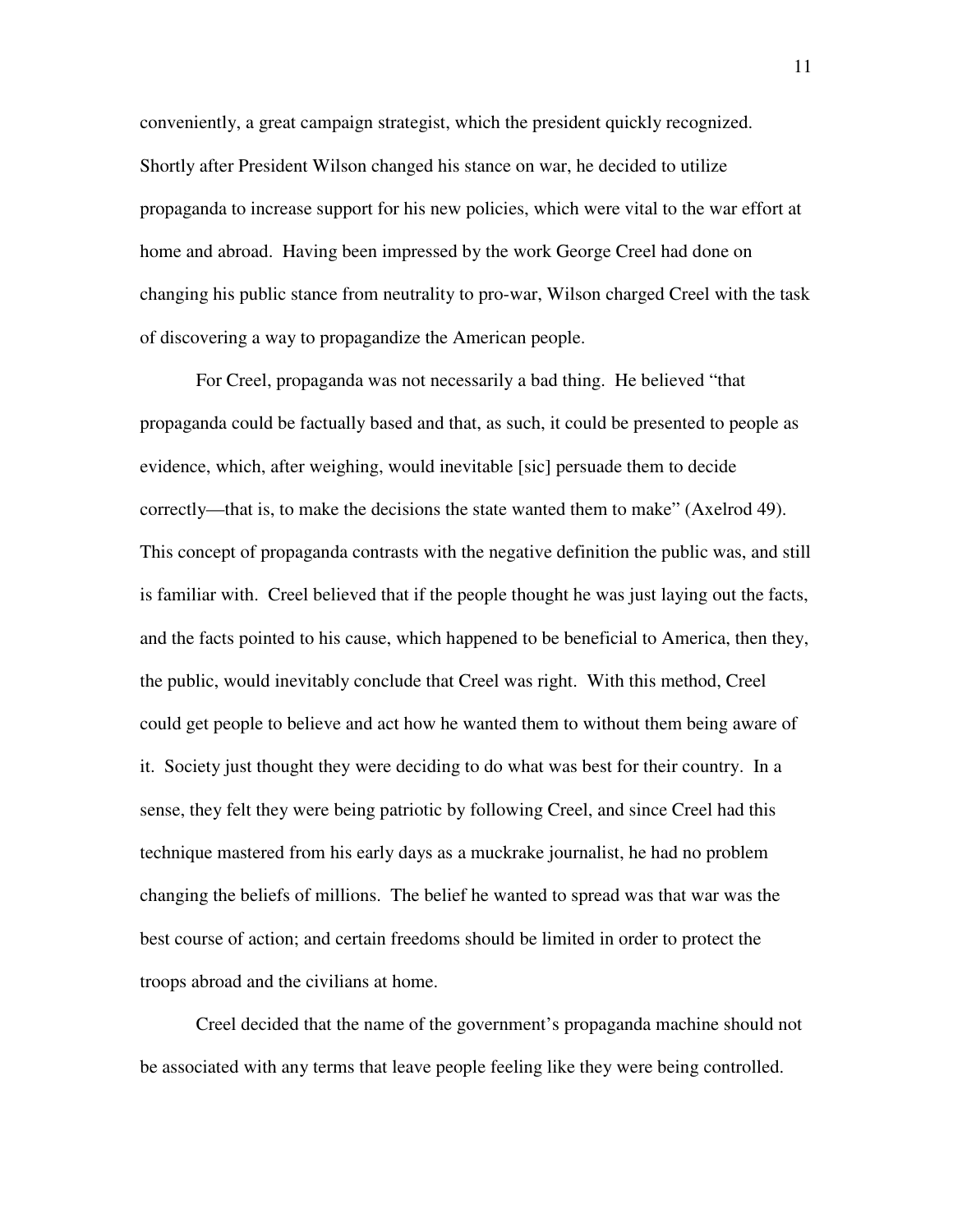Terms like bureau, agency, department, and ministry would just not suffice, but a term like *committee* that "seemed to resonate from the epoch of the American Revolution" (Axelrod 63) was perfect, and so the Committee on Public Information was born.

### *The Committee of Public Information*

Also known as the Creel Committee, the Committee on Public Information (CPI) was established to "oversee a program of voluntary censorship and to flood the media with news from essentially official sources in a comprehensive effort to manage the war information that reached the public" (Axelrod 74). Censorship was accomplished by first convincing the media that they were releasing stories that were informative to the enemy, which led to the deaths of U.S. troops. One example in particular came when a gun exploded aboard the USS *Mongolia*, causing a blast that killed two nurses on board. One paper, the *Herald*, heard about this and reported the incident and location of the vessel. Shortly after, the Secretary of the Navy, Josephus Daniels, issued a statement that the article the *Herald* printed gave Germany a four-day advance notice of where the United States' fleet of destroyers was headed. The statement allowed the Germans to prepare for the fleets arrival, thus increasing the level of danger to American troops. Creel saw this and realized that "voluntary censorship" was only so effective, because some papers might print a story that seems irrelevant, but is actually damaging to the war strategy.

Based on this realization, Creel issued the "Preliminary Statement," which listed a number of regulations to be placed on the media preventing them from printing whatever they wanted. The statement was said to prevent the enemy from gaining any sort of advantage due to leaks from the press, but the list was essentially an extension of government censorship. The list was extensive and included three categories of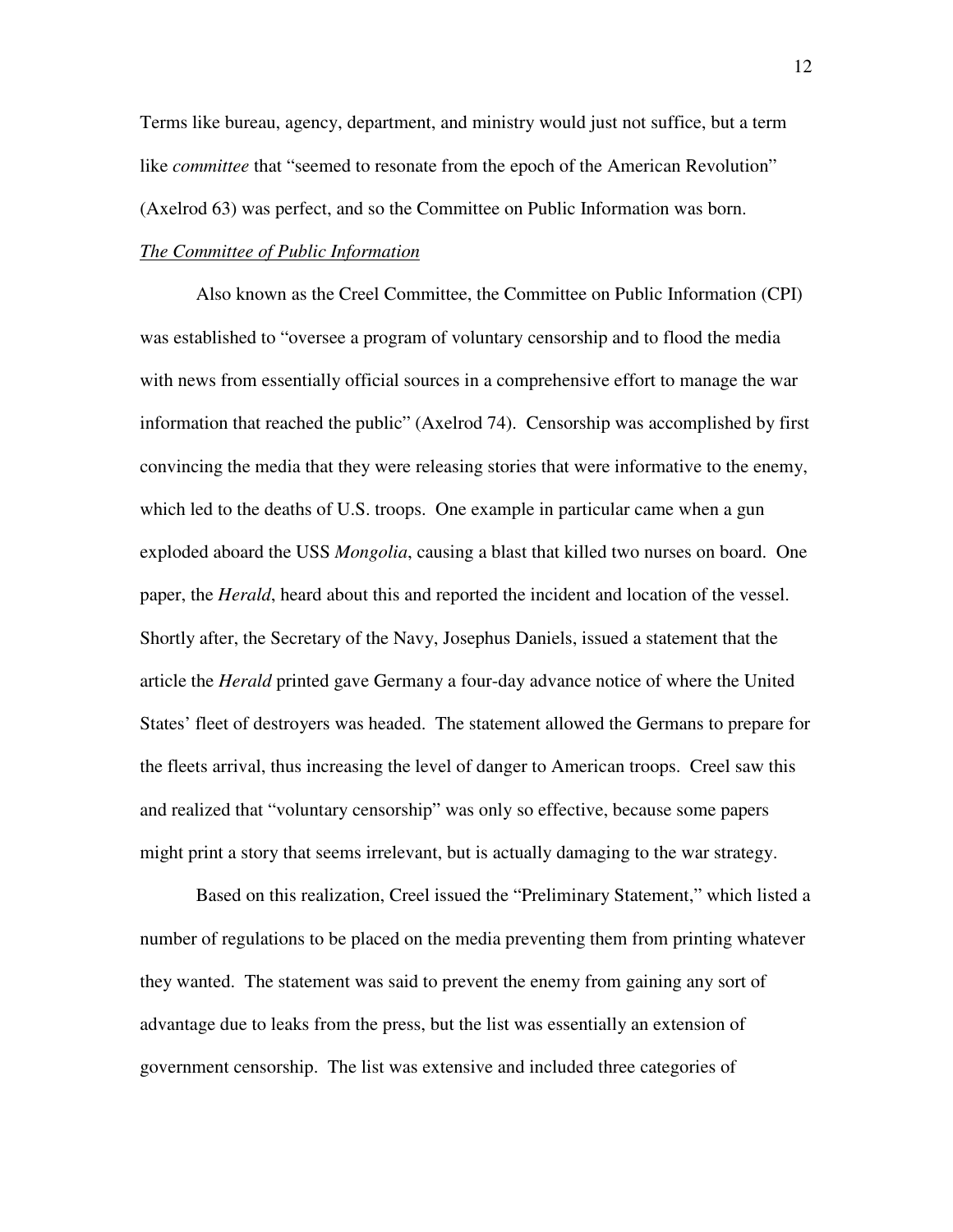information, "Dangerous, Questionable, and Routine," with each category having separate guidelines. The first category, *Dangerous*, had three subcategories, General, Naval, and Military, and included all stories pertaining to Naval and Military operations that were in progress. Stories that fell under this category included those that gave away the position and number of ships or troops, any threats to the President, advancements in experimental weaponry, and the location of foreign born U.S. workers to name a few. The *Questionable* category was all material that "might" be acceptable for publication. However, the CPI strongly advised that the newspaper use caution when printing these stories, and only with the Committee's permission. Stories within this category were military training camp routines, general advancements in technology, and any sensational rumors such as an outbreak of disease among Military divisions. All material not in these two categories was placed in the *Routine* category and was deemed harmless to America by the CPI; nonetheless, Creel urged all newspaper to submit an article to the CPI for approval if there was even the slightest bit of doubt about the story. When the Preliminary Statement was released on May 28, 1917, violating these regulations was not against the law, so the press was still free to print what they pleased until the Espionage Act was passed on June 15, which made all regulations issued by the Preliminary Statement official laws.

Creel knew that these regulations would not sit pretty with the press because the rules limited the newspapers freedom of speech as well as the number of available stories to report on. His plan to eliminate such frustrations was to send out a bulletin to all the newspapers. In this bulletin was an extensive list of stories that the government had come across and deemed printable by the papers. The bulletin made it easy for newspapers to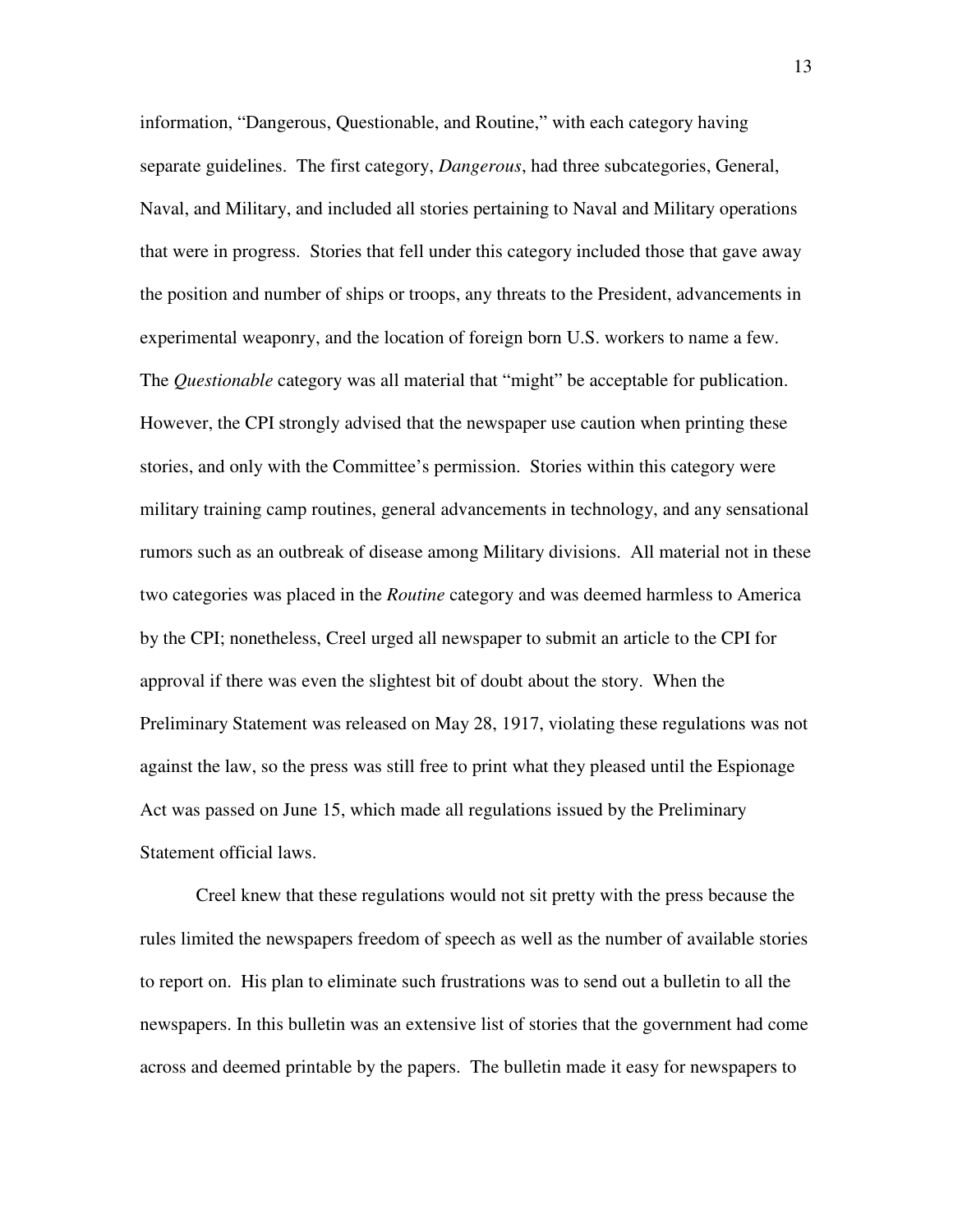fill their pages without any scrutiny or negative attention from the government. "Under the CPI war regime, news was not to be the result of investigation […] of private enterprise, but public property to be apportioned equally to all. The Creel Committee effectively nationalized the news. Not only did it come from a government source, it was treated as government property" (Axelrod 105). All the big newspapers were sent story updates via the ticker, and for smaller newspapers that could not afford a ticker, the CPI issued a newsletter that any town could subscribe to. In that newsletter were a number of current stories that the papers could print without scrutiny from the government. Semithrilled with the prospect of not having to work as hard for stories, many small towns subscribed to the newsletter, and almost all major cities received ticker updates from the CPI. The newsletter allowed the CPI to monopolize the news and control the stories Americans were reading. But Creel realized that the newspapers were only one source of information for Americans, and that there were other ways to spread American propaganda. Creel devised a plan to create numerous propaganda agencies so that propaganda could be manipulated to address specific audiences. "A Division of Industrial Labor spoke to workers. A Division of Women's War Work mobilized women. To reach schoolchildren, the committee published a weekly bulletin, the *National School Service* [...] The Bureau of Cartoons offered commentaries on events. The Division of Film, with its subsidiary departments, captured the war with photography and moving pictures and produced newsreels. The Bureau of War Expositions and the Bureau of State Fair Exhibits created numerous displays seen by an estimated 7 million people at 60 sixty state fairs" (Vaughn 156). But none of the agencies created proved to be more successful than The Division of Pictorial Publicity and the Four-Minute Men.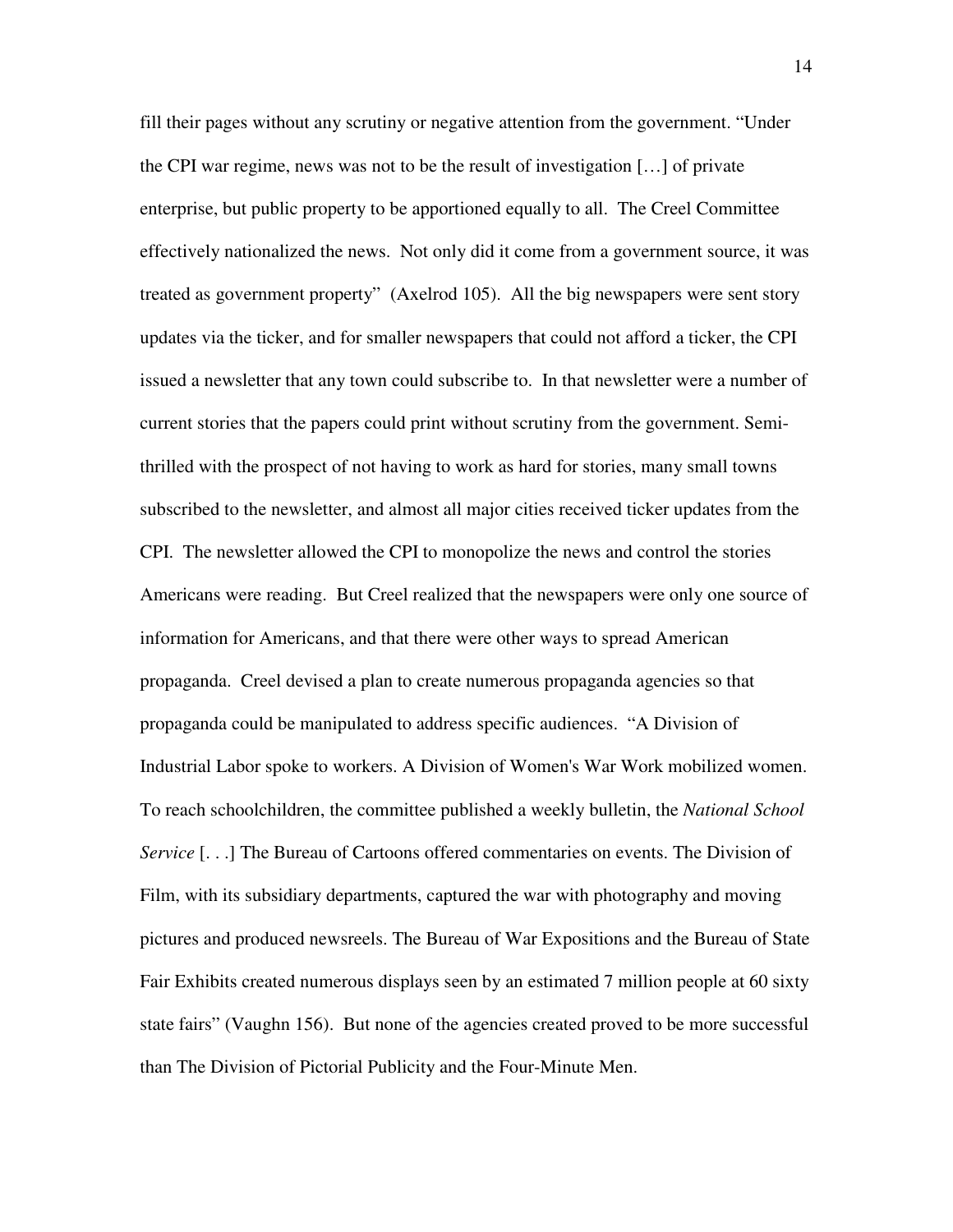#### *The Division of Pictorial Publicity and the Four-Minute Men*

When Creel was first pondering how he was going to propagandize America, he realized the need for controlling the newspapers, which, at the time, were the largest and most followed of all forms of media, but he also wanted to tap into other styles of propaganda to increase support for the government and America in general. Those other forms of propaganda included pictures and public speaking. In April 1917, Creel sent a telegram to Charles Dana Gibson, the most popular name in American illustration at the time, and asked him to gather a group of artists together to aid the government in war related "pictorial publicity." A few days later, and only nine days after the Committee on Public Information was created, Creel and Gibson met. Shortly after this meeting the Division of Pictorial Publicity was formed.

The mission of the Division of Pictorial Publicity was to create images that conveyed a message that every passerby would read and understand. Creel really liked the idea of pictorial propaganda because the entire message could be viewed as opposed to read, and while not everybody was going to read an article in a newspaper, every walker and runner would be a witness to the message and idea of the poster. When the government first tried to use the Division of Pictorial Publicity it only wanted the artists to show images of people conserving things such as coal and food. While these concepts are essential for victory during war time, the artist themselves believed that there talents could portray much more vivid images, images that stirred up emotion in people. Gibson wanted his artists to draw posters that would create feelings of empathy. Gibson realized, much like Creel, that propaganda was effective because it intruded on the emotional and spiritual dimension of the human psyche, it was not merely information to be taken at its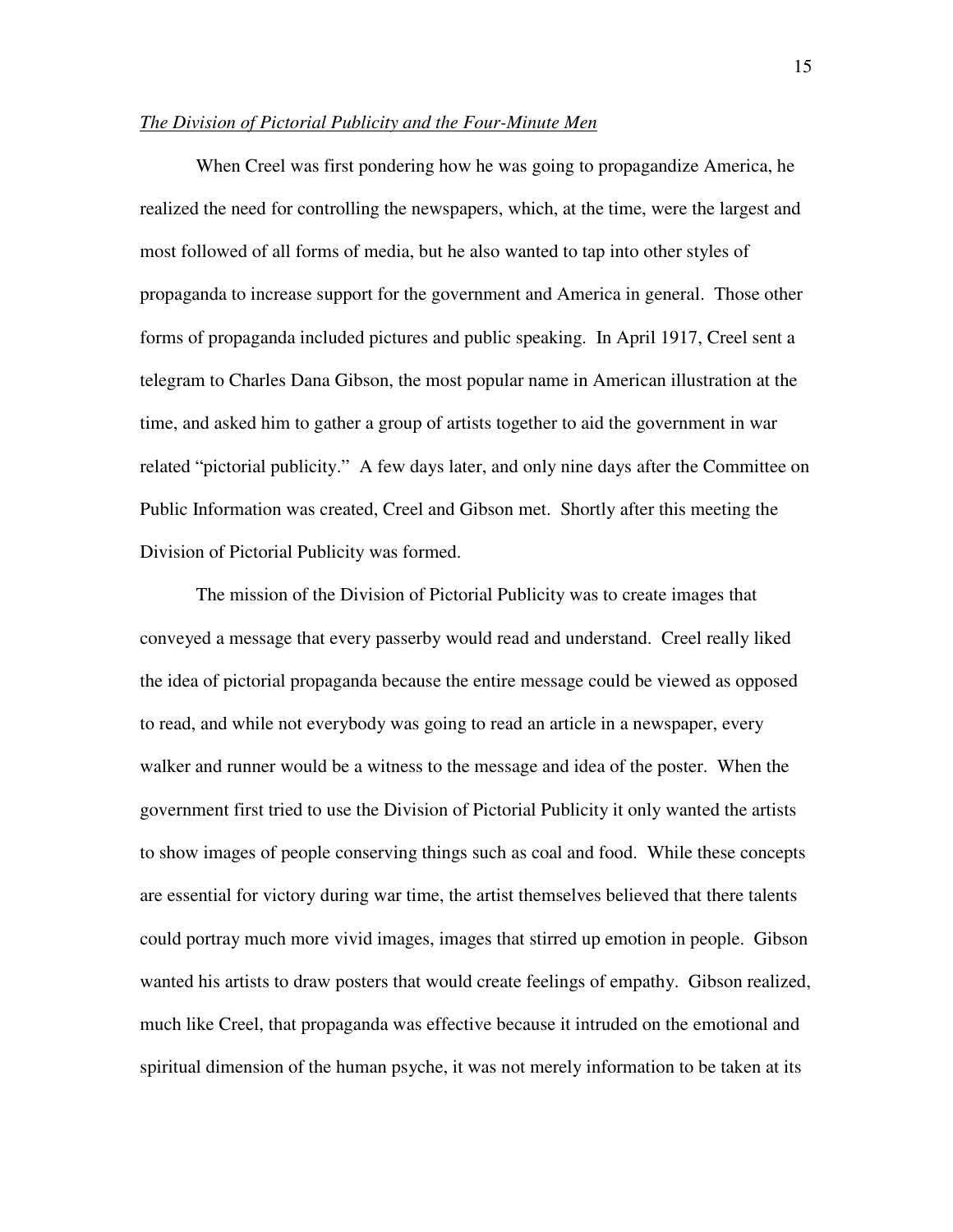face value, a concept that most bureaucrats did not understand. Many department heads in the CPI only wanted pictures of food and ammunition to portray the countries need to conserve those things. It was Gibson who thought that making someone realize what it feels like to be hungry, or what it feels like to be scared is much more effective in producing change because it creates those feelings of understanding. Empathy is a powerful tool for the propagandist and both Creel and Gibson knew this, and while the government wanted the division to *tell* the story, Gibson wanted to *show* the people the story and inspire them to change their ways.

One such image that the Division created was drawn by James Montgomery Flagg, the most famous of all the Division's artists. He was the artist that made the famous picture of Uncle Sam pointing at the onlooker with the caption that says, "I Want YOU for U.S. Army." Another well known, but not as popular image that Flagg drew depicts a redheaded young man on a white background. The young man is clearly angry, as shown by his tense jaw and thrust out chin. He is pulling of his jacket as if he wants to hit someone. At his feet is a crumpled up hat and right next to the hat is a newspaper with the headline "HUNS KILL WOMEN AND CHILDREN!" (See Appendix A). At the top of the poster are the words:

#### TELL THAT TO THE MARINES!

## At 24 East 23rd Street

This poster symbolizes the Marines mission to end the inhumane acts of the enemy, and should the viewer want to do something about those acts, the poster tells where the local enlisting office is. The poster is dramatic, it is a great example of graphic propaganda,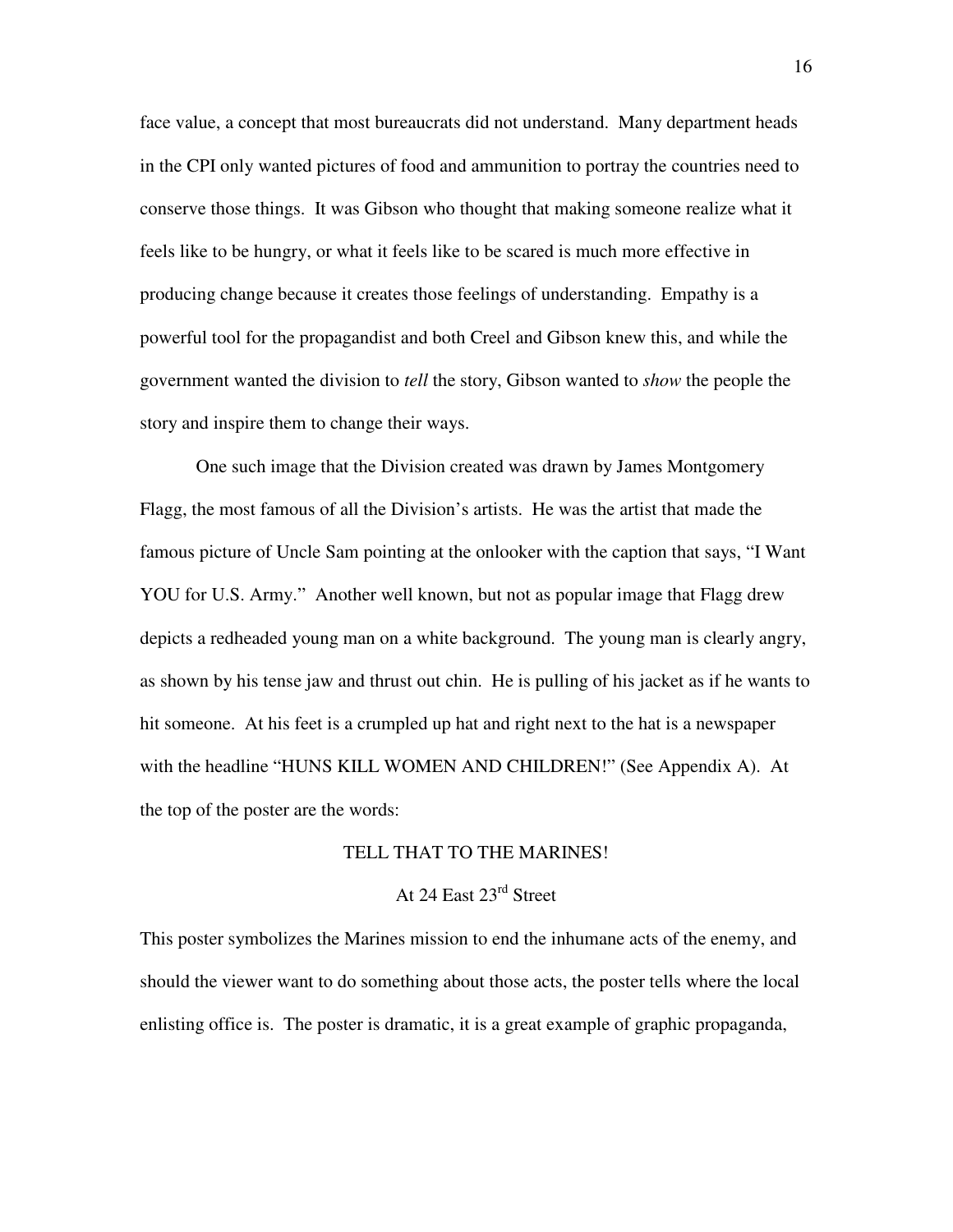and the type of image Creel had in mind when envisioning how effective the Division of Pictorial Publicity could be.

 Another idea to promote government policy and strengthen American unity was forced upon George Creel by what he called a "handsome rosy-cheeked youth" named Donald Ryerson. Ryerson barged into the office of the CPI one day, grabbed Creel by his jacket lapel and proceeded to explain his idea of the Four-Minute Men. The Four-Minute Men was a large group of public speakers, around 75,000 of them, that gave informative and persuasive speeches in the four minutes it took to change the reel at a movie theater. Their name directly related to the time frame and to the Minute Men of the revolutionary army, and Creel instantly viewed them as the most effective resource in his propaganda machine. Speakers were chosen locally, so they could identify with their audience. One main reason this was done was because there were so many different nationalities and factions of people in the United States at the time. Creel realized that by choosing locally prominent, and favorably viewed individuals, he could reach and unify the different ethnic sects more easily. The speakers were given a list of topics to speak on from the CPI, and the speakers changed the location and organization of their speeches to avoid sounding like they were delivering government propaganda. Some examples of topics that the Four-Minute Men spoke about were protesting German propaganda, as well as, support for the Red Cross, the YMCA, Liberty Loans, and food conservation. These speakers were very influential in promoting Creel's war aims and they instantly became his favorite propaganda tool during the war. Since the three main information outlets in 1917 were Newspapers, Magazines and Movies, Creel now had propaganda reaching almost every American in every town across the country.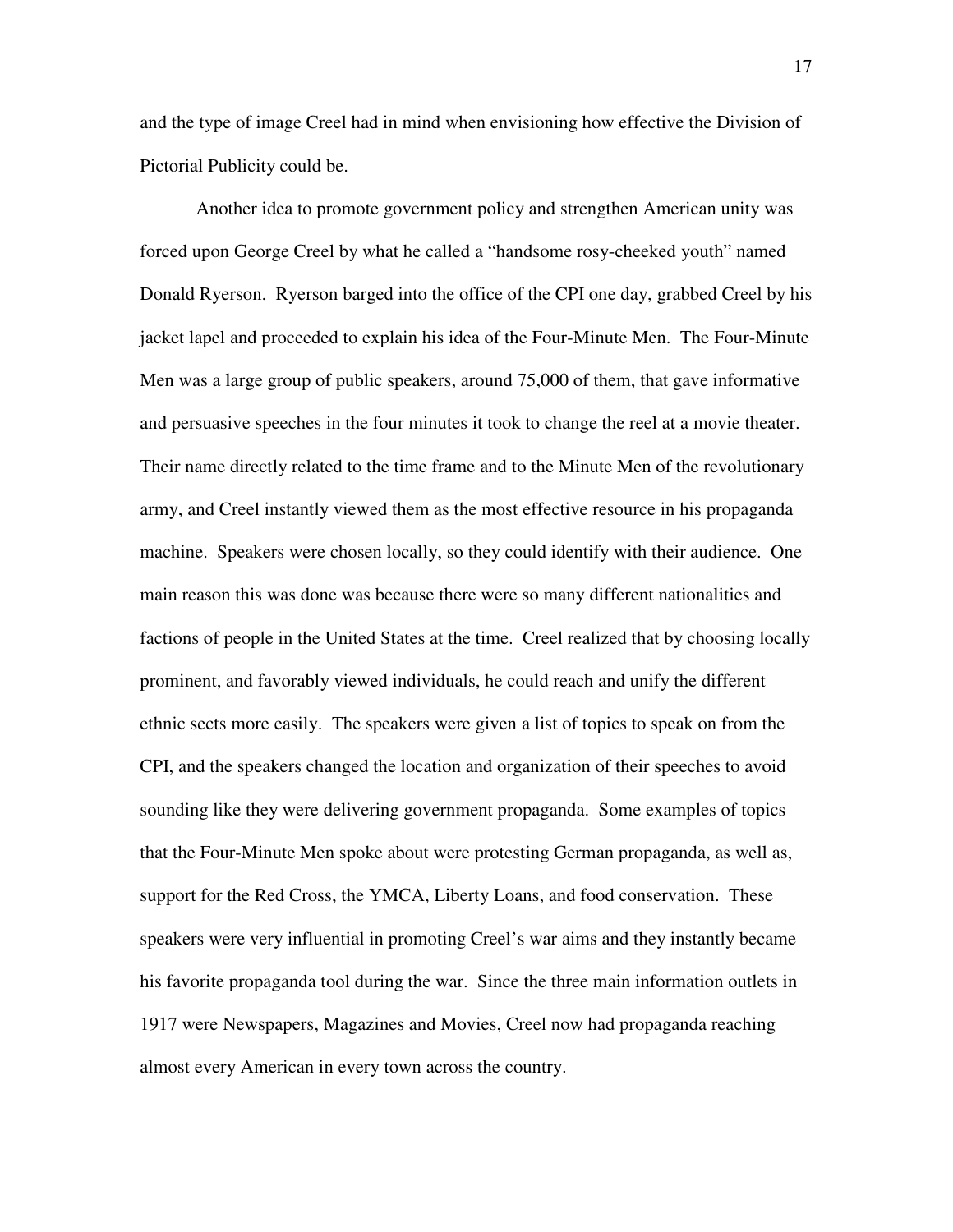#### **Post World War I Critics of U.S. Propaganda**

 Following the Great War, a number of critics started discussing the ethical concerns they had with regards to the United States' use of propaganda on the American people. Some critics, like Edward L. Bernays, believed that propaganda was a necessary tool that the government had to use; however, he recognized that it was a tool that could be misused as easily as it could be used properly. He says, "The instruments by which public opinion is organized and focused may be misused. But such organization and focusing are necessary to orderly life" (Bernays 12). The American people are already busy with their lives; therefore, a lot of the decision-making that they do is based on the information provided to them by so-called "experts." These experts differ from field to field, but in every field they are present, and the American people rely on them to narrow decisions down so a simple choice is all that remains. "In theory, every citizen makes up his mind on public questions and matters of private conduct. In practice, if all men had to study for themselves the abstruse economic, political, and ethical data involved in every question, they would find it impossible to come to a conclusion about anything. We have voluntarily agreed to let an invisible government sift the data and high-spot the outstanding issues so that our field of choice shall be narrowed to practical proportions" (Bernays 11). No one has enough time to research every particle of data that goes into the decision making process, so we appoint people, or experts, in high ranking positions to narrow the types of decision we have to make. For Bernays, the ethical concerns of propaganda depend "upon the merit of the cause urged, and the correctness of the information published" (20). He believes that as long as the information being presented is truthful, and not deliberately false, then it can be seen as ethically viable, but when a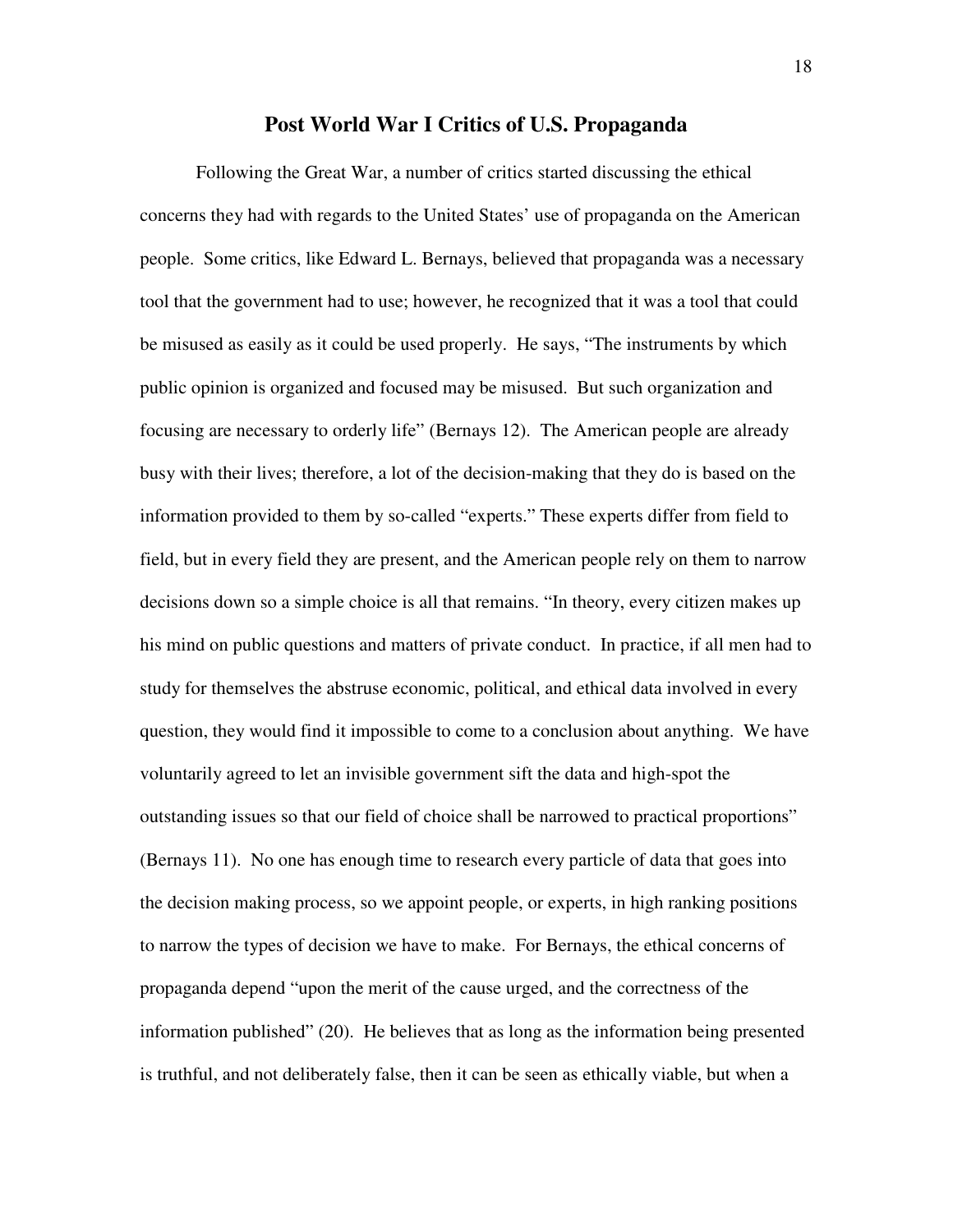propagandist deliberately tells lies, or their goal is to promote ideas that are not beneficial to the common good, then they are unethical. In fact, Bernays argues that propaganda is absolutely necessary for government to be successful. "Governments, whether they are monarchial, constitutional, democratic or communist, depend upon acquiescent public opinion for the success of their efforts and, in fact, government is only government by virtue of public acquiescence" (38). Without propaganda, the government would be able to accomplish very little because public opinion may be too diverse to legislate new policy. In times of war, the ability to create new legislation is essential to success because necessity changes daily when a country is at war. One day, the country may need to conserve food, while the next day it may need to subdue media reports that jeopardize American troops. Regardless of the circumstance, the government needs to be able to form new policy to meet the demands of the country. This could not be accomplished without the use of propaganda, which molds and unifies the ideals and beliefs of the masses and helps to approve the new laws that are essential for success.

 Another advocate of U.S. propaganda during World War I is Stephen Ponder. In an article titled, "Popular Propaganda: The Food Administration in World War I" Ponder argues that America's use of propaganda was vital in the conservation of resources during the First World War. He says that the Food Administration, headed by Herbert Hoover was seen by many as a positive use of propaganda, most likely due to the fact that it involved a "humanitarian appeal" (545). Even though the Food Administration worked in direct contact with the CPI, society and journalists viewed the Administration's efforts as a positive use of propaganda that was essential during war. According to Ponder, "Government use of [. . .] techniques of mass persuasion [were] not universally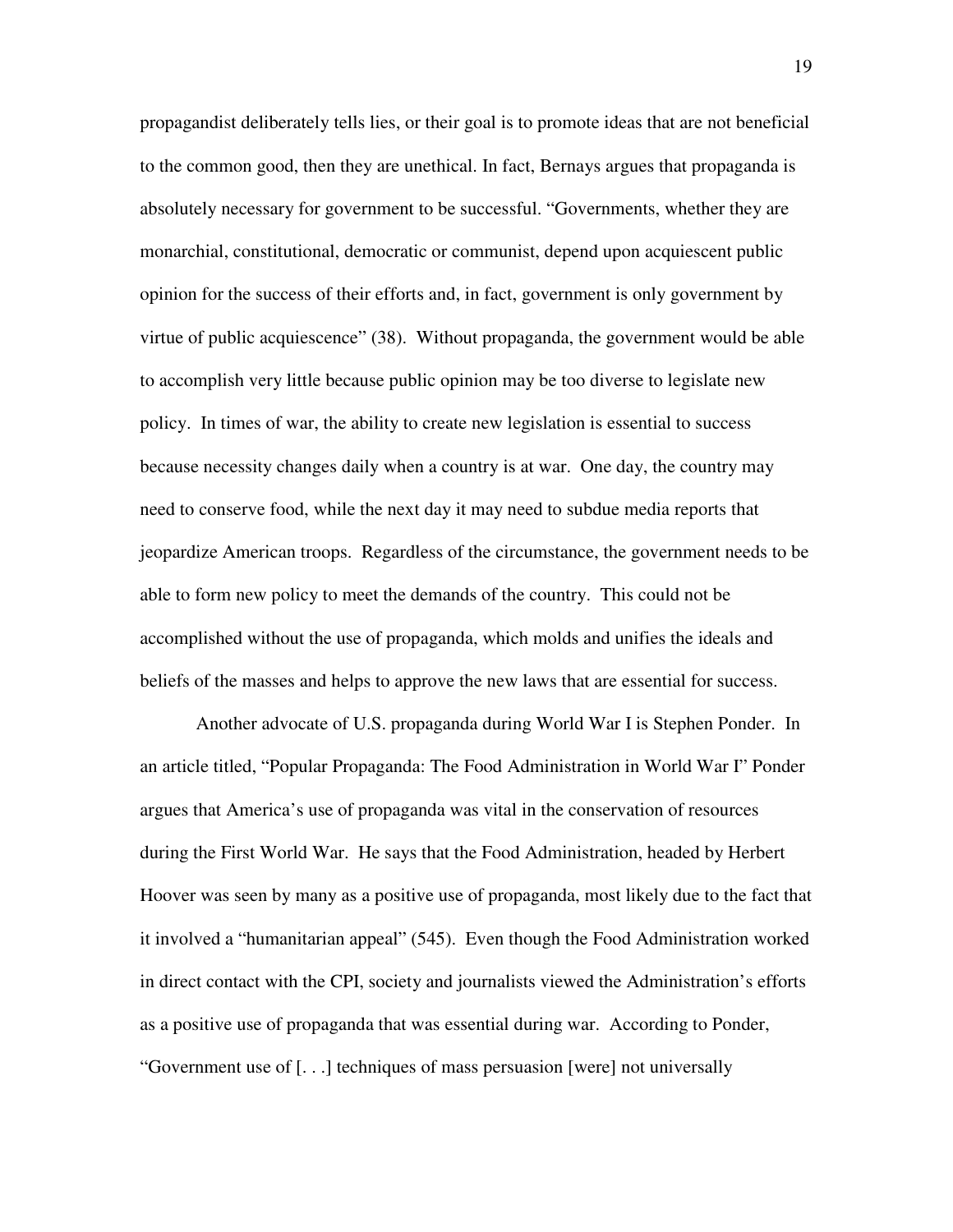condemned but, in the case of the U.S. Food Administration, sometimes regarded as inspirational" (545). However, Ponder continues on to say that the methods of the Food Administration were very similar, if not identical, to the methods being used by the CPI during the war, and if not for the "humanitarian appeal" that was associated with food conservation, the Administration would have probably been viewed in the same negative light as Creel and the CPI.

 While I have listed some proponents of American propaganda during the Great War, there are many who opposed the idea of a government-controlled propaganda machine. One such opponent is Stephen Vaughn, who wrote in his article, "Committee on Public Information," that "Although many of the people who contributed to the CPI had a genuine commitment to democracy, the excessive ideological fervor that Creel and others brought to their work left an unfortunate legacy. The CPI encouraged a type of nationalism that too often endangered democracy. It was too ready to suspend free speech. […] Too many of its posters and other forms of propaganda appealed to fear and other emotions, and the apparent success of such endeavors encouraged postwar cynicism about democratic theory and the rationality of public opinion" (156-7). Vaughn makes a point that is hard to argue with since the *Division of Pictorial Publicity* did use the fear appeal as its primary motivator. But what Vaughn fails to account for is the realistic fear that existed. The United States was at war, and in war, fear is a tool to be used for survival, which is necessary for victory. A country cannot fight if it has no soldiers to fight with; therefore, a fear appeal to get citizens to enlist could be seen as essential to the success of America in the Great War. Still, the idea that the CPI encouraged a type of nationalism that hindered democracy is truthful, but in times of war, unity is more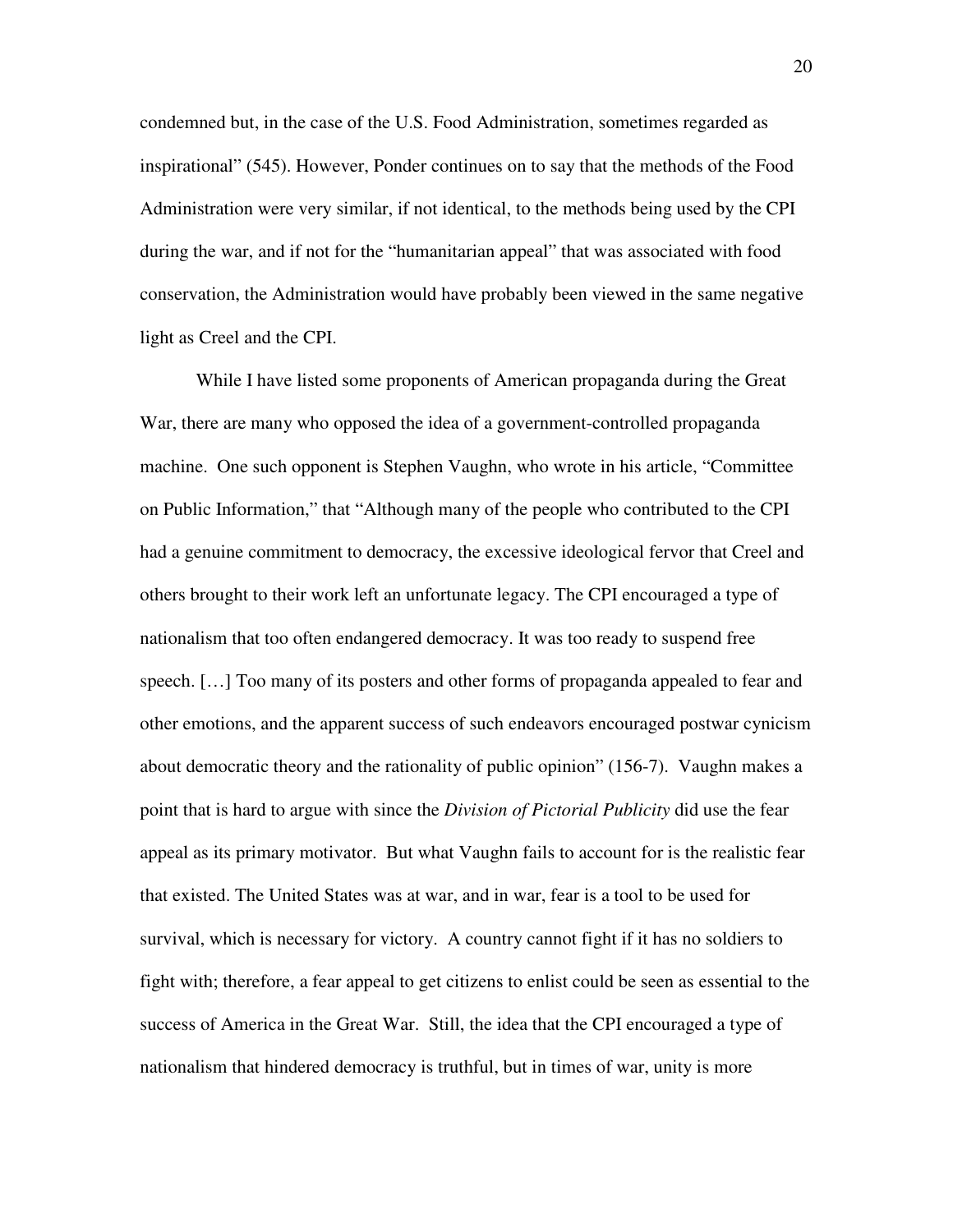important than democracy. Manipulating information to unify a country and protect its citizens is more important than giving everyone unlimited access to potentially hazardous information. If a threat of an upcoming attack on American soil were released to all Americans, it is not hard to imagine that panic would ensue. If everyone were panicking, how would the country prepare for the attack? In times of war it is essential to suppress certain freedoms that democracy affords for the benefit of the entire nation. Freedom of press and freedom of speech are powerful things that can be of great importance to a nation, but in times of war the same tools can be detrimental to the outcome of the battle, and if they are not limited in some respects, it can lead to the deaths of thousands of lives. *The Perception of Propaganda Following the War*

In June 1919, directly following the end of World War I, Congress abolished the CPI. The main reason the CPI was abolished was due to "American distrust of propaganda and Congress's fear that the president would utilize the committee for domestic political purposes" (Propaganda). The reason American's had formed a distrust of governmental propaganda was due, in large part, to the discovery of Britain's use of propaganda on the U.S. to get them to enter the war. While the United States was still neutral in the early half of the 1910's, British propaganda was hard at work fabricating stories of inhumane German crimes to influence America into joining the War. "Tales of Germans cutting off the hands of children, boiling corpses to make soap, crucifying prisoners of war, and using priests as clappers in cathedral bells were nauseating yarns widely believed among both Allies and friendly neutrals" (Brown 85). These kinds of stories came to be viewed as primary reasons for the United States' entry into the war among American citizens, which was to stop the German atrocities abroad. Once people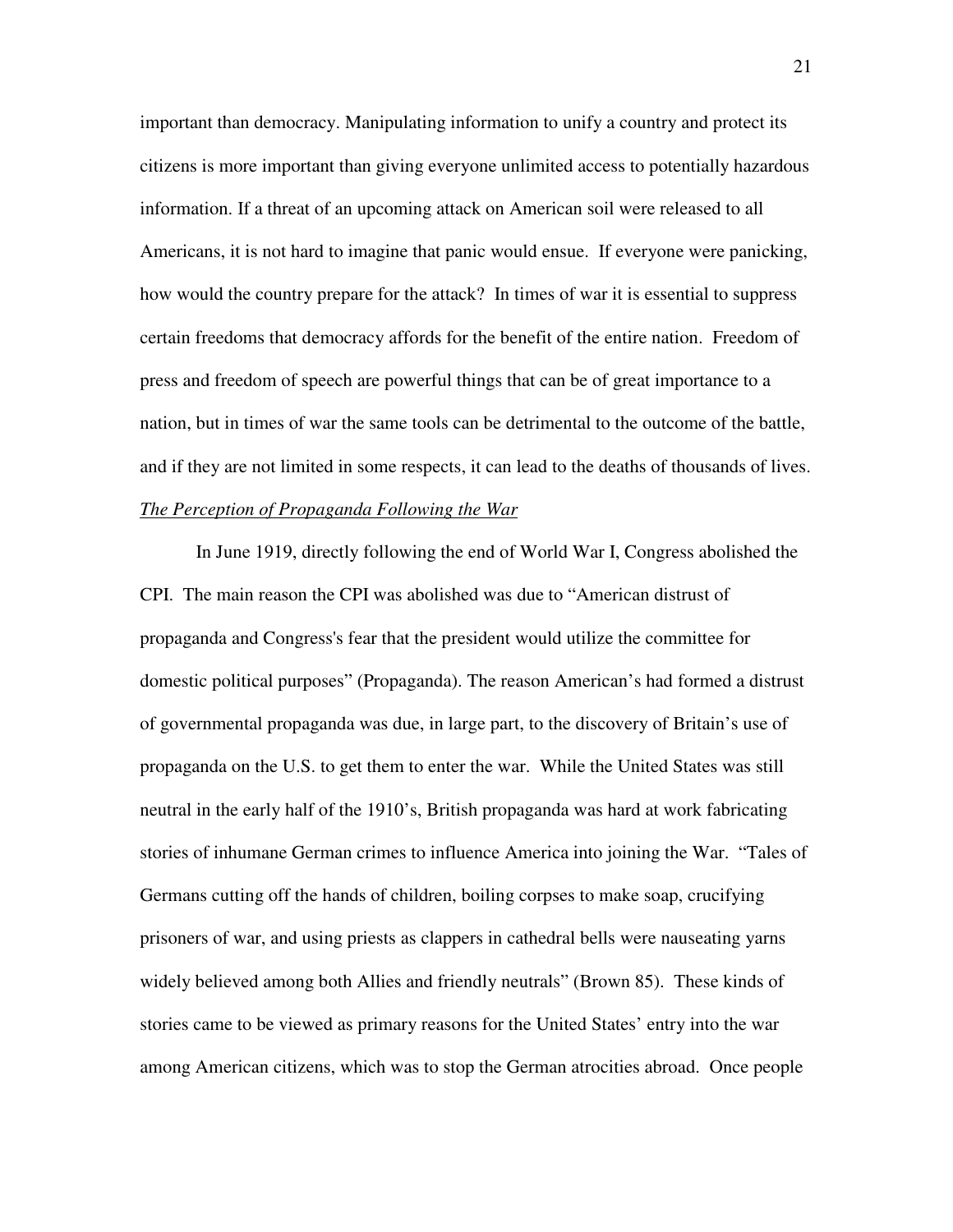became aware that Britain had created propaganda to motivate the United States to join the Allies, they started to blame the British, and their propaganda, for getting America involved in such a "wasteful and ruinous war" (Propaganda). The association between British propaganda and America's entry into a wasteful war created most of the negatively perceived functions of propaganda, which caused the public and Congress to become skeptical of Wilson and Creel and their CPI, leading to the eradication of the Committee on Public Information. The "atrocity propaganda" used by the British in America was widely popularized and used by the newspapers, which informed the public of the so-called "truths" the government was presenting to the public. One such paper that reported atrocity propaganda was *The Times*, which wrote a story on the German's use of corpses to make soap. The story goes:

The bodies are transported on this endless chain into a long, narrow compartment, where they pass through a bath which disinfects them. They then go through a drying chamber, and finally are automatically carried into a digester or great cauldron, in which they are dropped by an apparatus which detaches them from the chain. In the digester they remain from six to eight hours, and are treated by steam, which breaks them up while they are slowly stirred by the machinery. From this treatment result several products. The fats are broken up into stearin, a form of tallow, and oils, which require to be redistilled before they can be used. The process of distillation is carried out by boiling the oil with carbonate of soda, and some of the by-products resulting from this are used by German soap makers. The oil distillery and refinery lie in the south-eastern corner of the works. The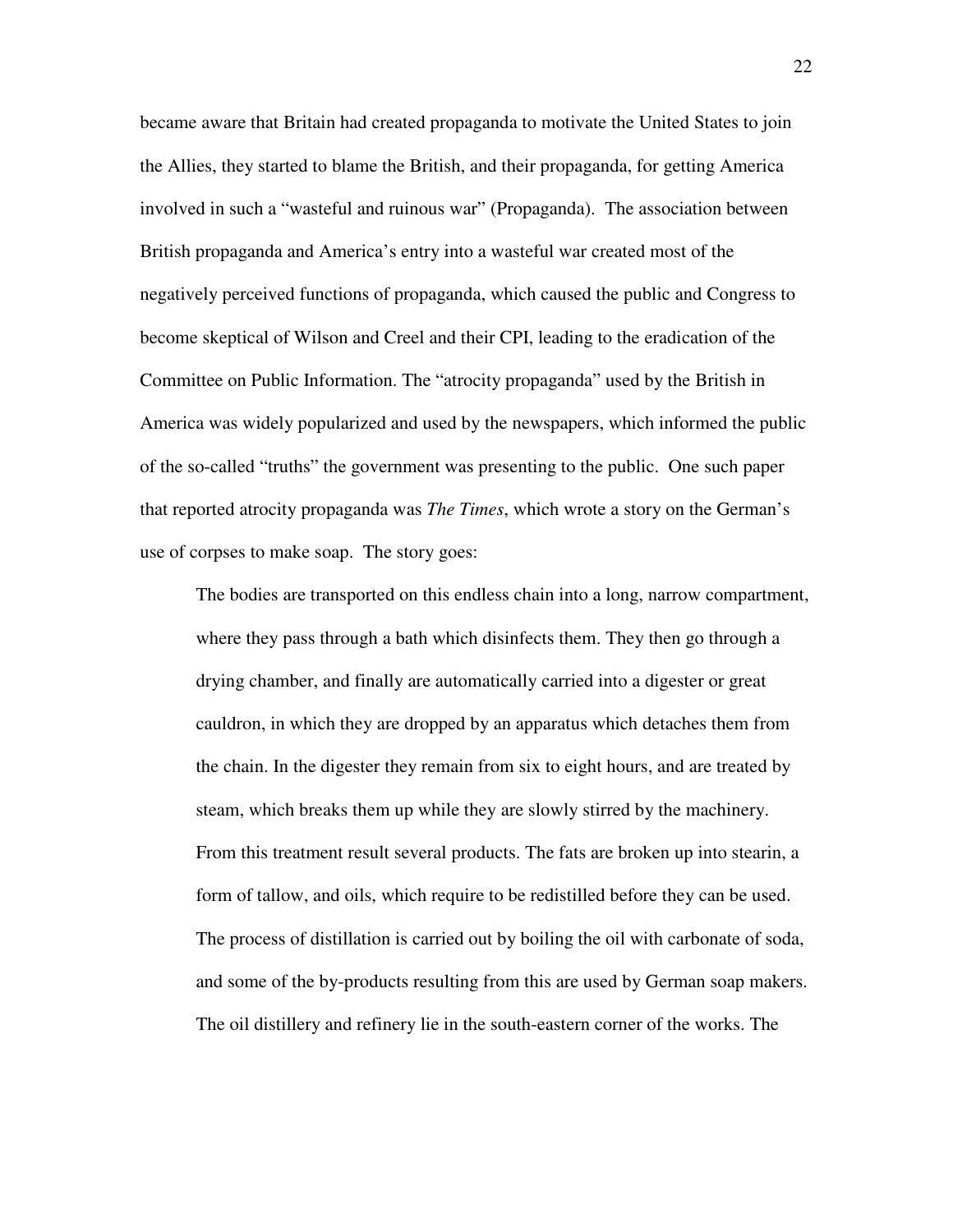refined oil is sent out in small casks like those used for petroleum, and is of yellowish brown color. (Grubach)

Stories like this, which are provided with extremely vivid detail, go a long way toward persuading someone to prevent such atrocities. Of course, this was the goal of the British newspapers, to motivate people toward action. Once the public realized that governments were fabricating stories to influence action, they began associating the term *propaganda* with more negative ideologies, which led to the differentiation between what was the truth, and what was propaganda.

### **Conclusion**

When the CPI formed and began censoring and restricting certain liberties, American's Started feeling betrayed by their government, but it is important to realize that the circumstances of war require unique actions. Information becomes invaluable for both our allies and our enemies during battle. In the wrong hands, certain information could cost America the war and many American lives, but by controlling what was published, the CPI was able to succeed in its goals of unifying and protecting America. By unifying the country the CPI was able to pass legislation and conserve resources. Through censoring the media, Creel was able to protect troops abroad and civilians at home. Creel was so effective at manipulating public opinion because he utilized propaganda in the right ways. I mentioned the criteria for effective propaganda that Leonard Doob described above, and Creel did a great job of following the guidelines of effective propaganda. He affected personalities and directed the behavior of individuals by molding public opinion via inspirational speeches delivered by the *Four-Minutemen* and graphic posters hung across the country. Creel chose goals and messages that had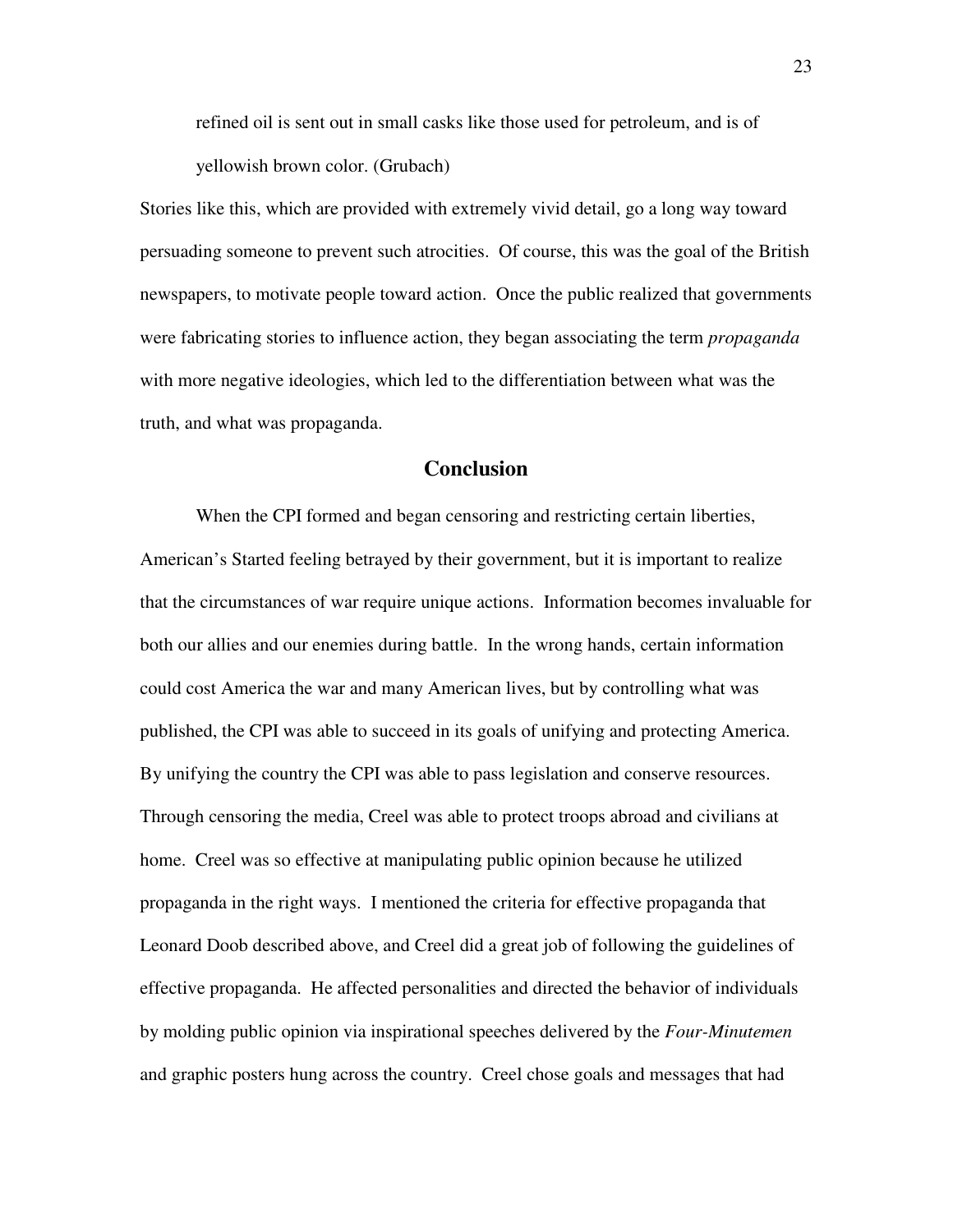little scientific value, which made his messages that much more potent because there was no science to disprove him. Lastly, because the war was underway, Creel managed to make his goals possible within the foreseeable future. All American's wanted victory and Creel offered them the belief that it was obtainable, but only if they followed him.

Bernays and Ponder offer the American people a reasonable excuse for the CPI's actions, saying that what it accomplished was for the benefit of society as a whole. I believe that they are right in their conclusions. There are certain liberties that need to be restricted when human lives are on the line. Individuals in general, are more concerned with the small picture, the self, and that is why they feel cheated when the news they receive is censored. Americans started to believe that their government had deemed them unworthy of knowing such information, which created resentment between the people and their government. But the government is generally concerned with the big picture, the nation, and what is best for its inhabitants, and Wilson and Creel realized what needed to be done to protect America and win the war.

While there are critics on both sides of the argument about whether or not Creel was ethical in his course of action, few can argue against how impressive the propaganda campaign during the First World War was. The ability of one man to create an organization that extended its influence to almost every country in the world, as well as his tactful control and manipulation of the ideals of American's is amazing. He is one of the greatest examples of how effective propaganda can be. By unifying the American people through pictures, print and speeches, he drove Americans toward eliminating a real enemy, making the world, as Wilson and Creel put it, "Safe for Democracy."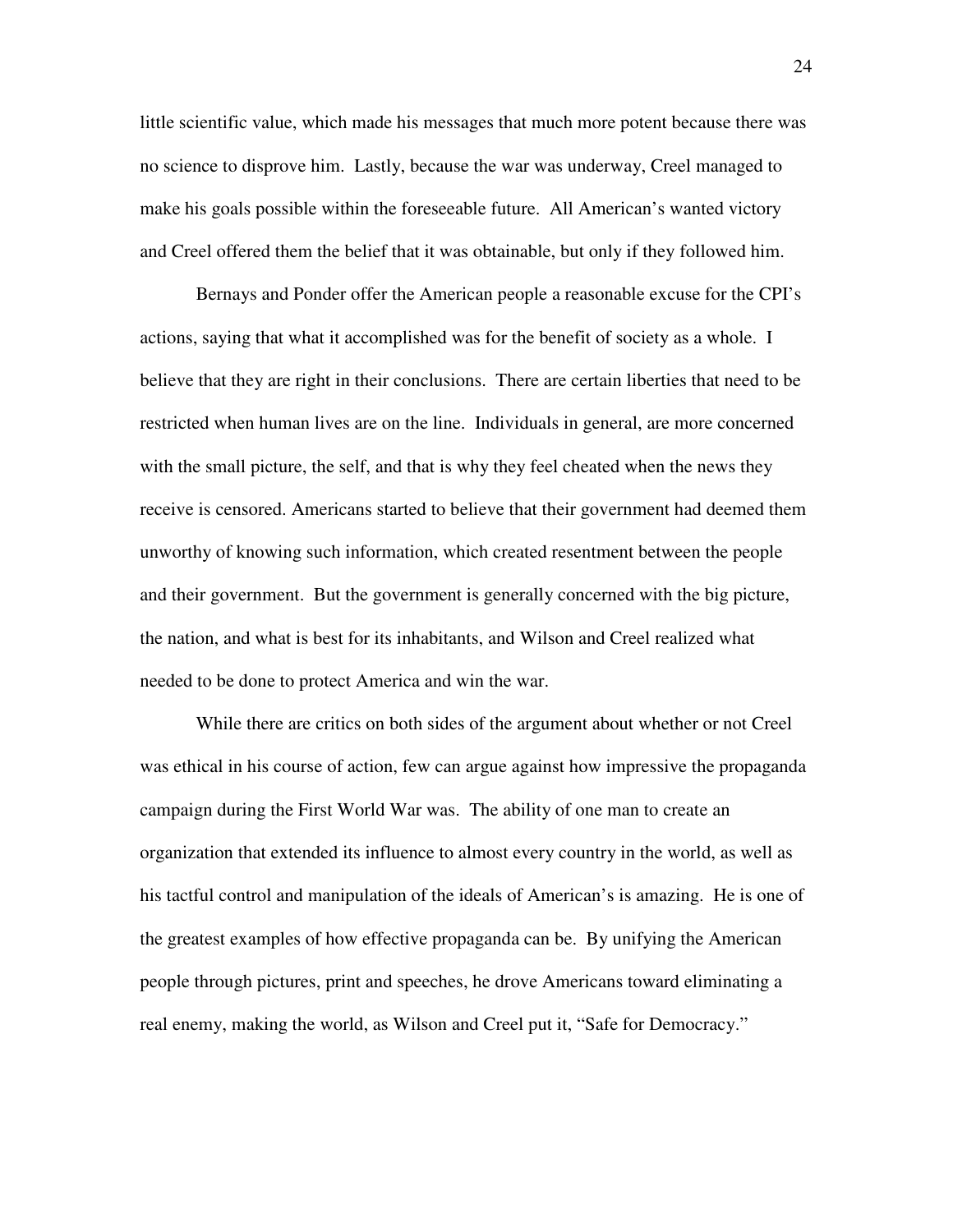## **Works Cited**

- Axelrod, Alan. Selling the Great War: The Making of American Propaganda. New York: MacMillan, 2009.
- Bernays, Edward L. Propaganda. New York: Liveright Publishing Corporation, 1936.
- Brown, J.A.C. Techniques of Persuasion: From Propaganda to Brainwashing. Baltimore, Maryland: Penguin Books, 1968.
- Doob, Leonard W. Public Opinion and Propaganda. New York: Henry Holt Company, 1948.
- Grubach, Paul. "World War I Atrocity Propaganda and the Hollocaust: Is There a Lesson Here?" The Revisionist. 2002. Committee for Open Debate on the Holocaust. 7 Dec. 2009

<http://www.codoh.com/revisionist/tr13propaganda.html>.

- Jowett, Garth S., and O'Donnell, Victoria. Propaganda and Persuasion. Beverly Hills: Sage Publications, 1986.
- Ponder, Stephen. "Popular Propaganda: The Food Administration in World War I." Journalism and Mass Communication Quarterly. 72.3 (1995): 539-550.
- "Propaganda Total War, 1917-1945." Encyclopedia of the American Foreign Relations. 2009. < http://www.americanforeignrelations.com/O-W/Propaganda-Total-war-1917-1945.html>.
- Qualter, Terence, H. Propaganda and Psychological Warfare. New York: Random House, Inc., 1962.
- Vaughn, Stephen. "Committee on Public Information." History of Mass Media in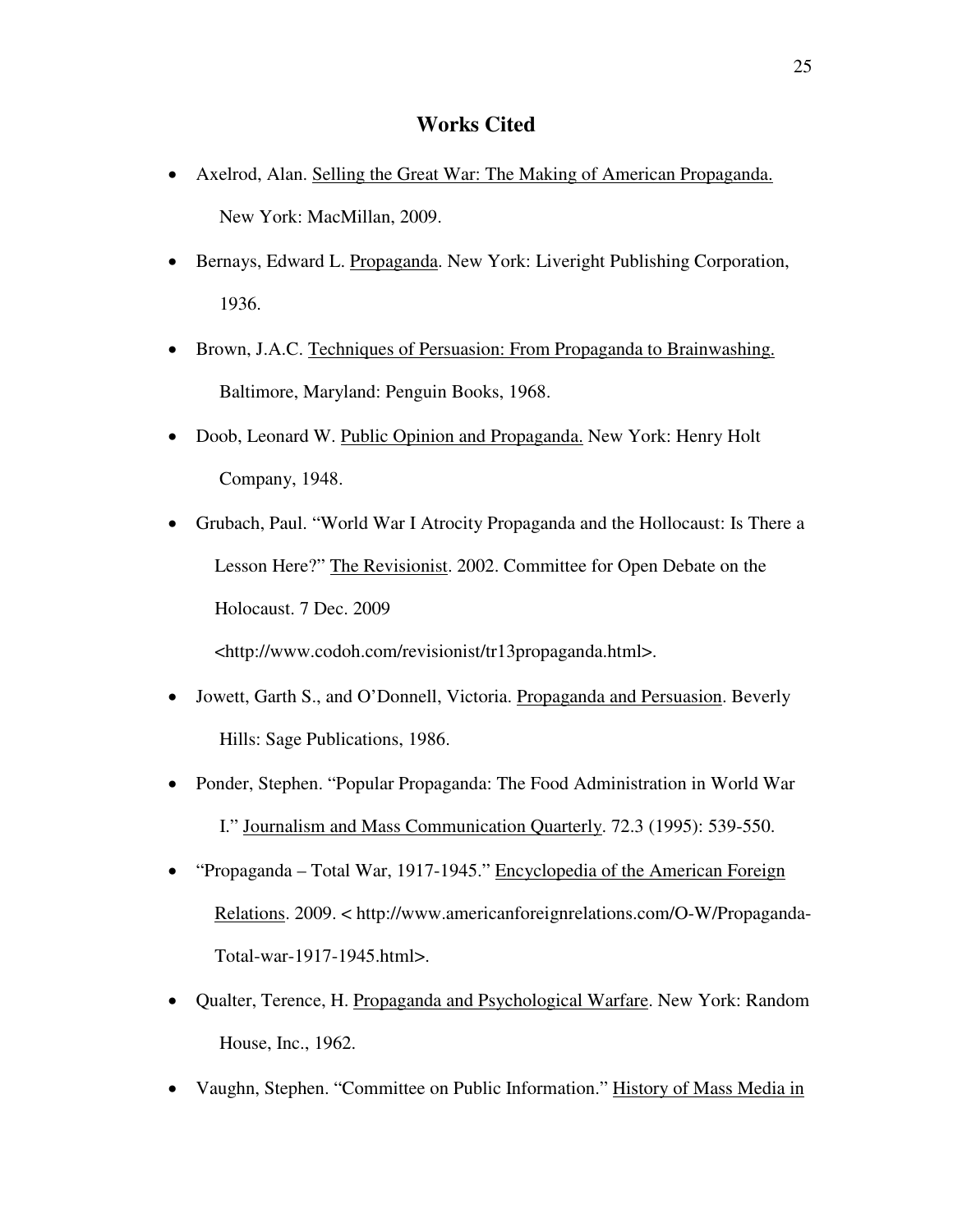The United States: An Encyclopedia. (1998): 155-157.

• Wilkerson, Marcus M. Public Opinion and the Spanish-American War: A Study in War Propaganda. New York: Russell & Russell. 1967.

## **Works Consulted**

- Delwiche, Aaron. Propaganda Critic. 1 Feb. 2006. 22 Nov. 2009 <http://www.propagandacritic.com/>.
- Keen, Sam. Faces of the Enemy: Reflections of the Hostile Imagination. San Francisco: Harper & Row, 1986.
- Lasswell, Harold D. Propaganda Technique in World War I. Cambridge: The M.I.T. Press, 1971.
- Sproule, J. Michael. Propaganda and Democracy: The American Experience of Media and Mass Persuasion. United Kingdom: Cambridge University Press, 1997.
- Wilke, Jürgen. Propaganda in the  $20<sup>th</sup>$  Century: Contributions to its History. New Jersey: Hampton Press, Inc., 1998.